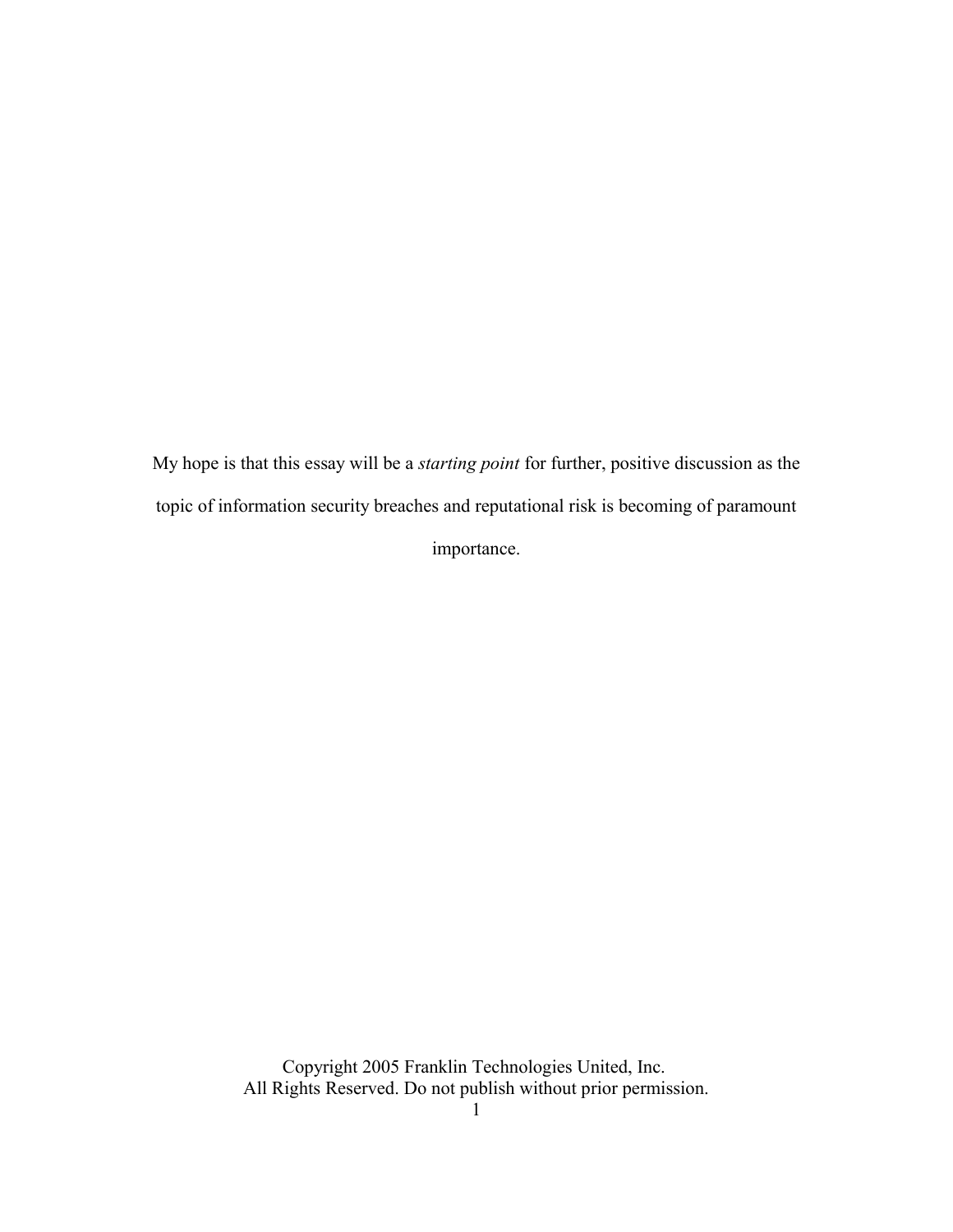How It's Difficult to Ruin a Good Name:

An Analysis of Reputational Risk

by Kenneth F. Belva, CISSP

September 19, 2005

http://www.ftusecurity.com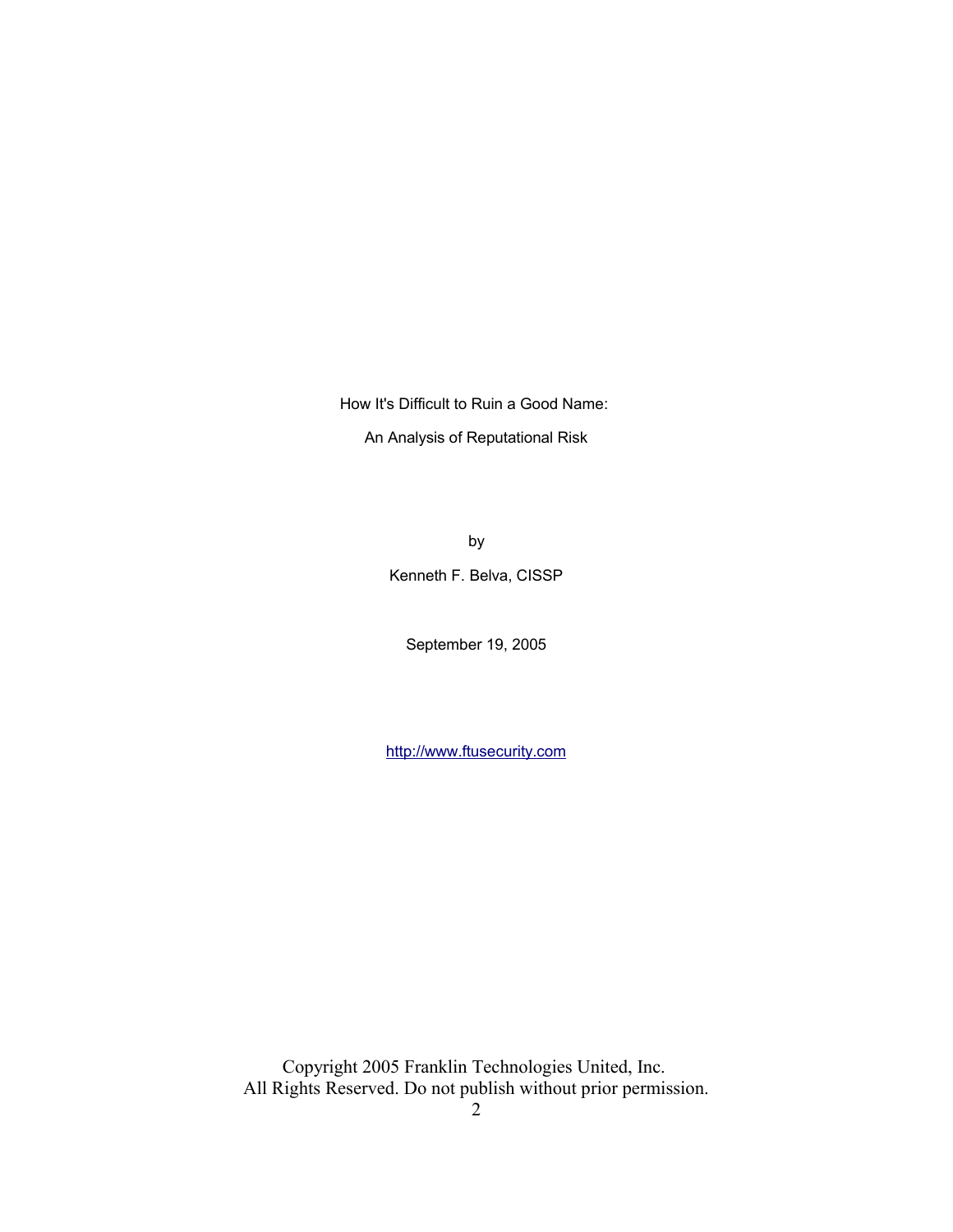#### **I. Introductory Remarks**

Good afternoon.

While most of this presentation was written on Starbuck's Pumpkin Spice Lattes, if there are any errors in the analysis they are mine as much as I would like to blame the lattes.

The title of my presentation is:

How It's Difficult to Ruin a Good Name: An Analysis of Reputational Risk.

#### **II. Project and Thesis**

After there were a number of insiders at Bank of America and Wachovia who illegally sold non-public information to an outside organization, I found myself in two conversations: the first was whether or not such a thing is likely to occur again [1]. My argument was that since risk cannot be reduced to zero, there is a likelihood of another incident. I further told this individual that it would most likely happen at a major institution. This individual, on the other hand, assumed that if an institution is large, the proper controls must be in place and that such an incident would not happen again. Sure enough Citigroup (CitiFinancial) and UPS lost 3.9 million customer records a few weeks later [2]. I effectively won the argument. Although, I did not expect to win so soon.

The point of the first story is this: it can happen to you at any time, no matter who you are, no matter what size.

The second discussion came out of the first. While I spoke to my friend Sam (who is not the same person with whom I had the first conversation), I remarked: "Sam, you know there were these recent security events and I really didn't see much fallout from them. We did not hear reports of accounts closing at these institutions. We did not hear about a single lawsuit filed against these companies." I said further, "There really didn't seem to be much collateral damage from these high profile security breaches. Isn't this the opposite of what we'd expect? Wouldn't we expect a loss of consumer confidence? Wouldn't we expect a loss of institutional confidence?" Needless to say I switched from my previous presentation topic to reputational risk.

> Copyright 2005 Franklin Technologies United, Inc. All Rights Reserved. Do not publish without prior permission.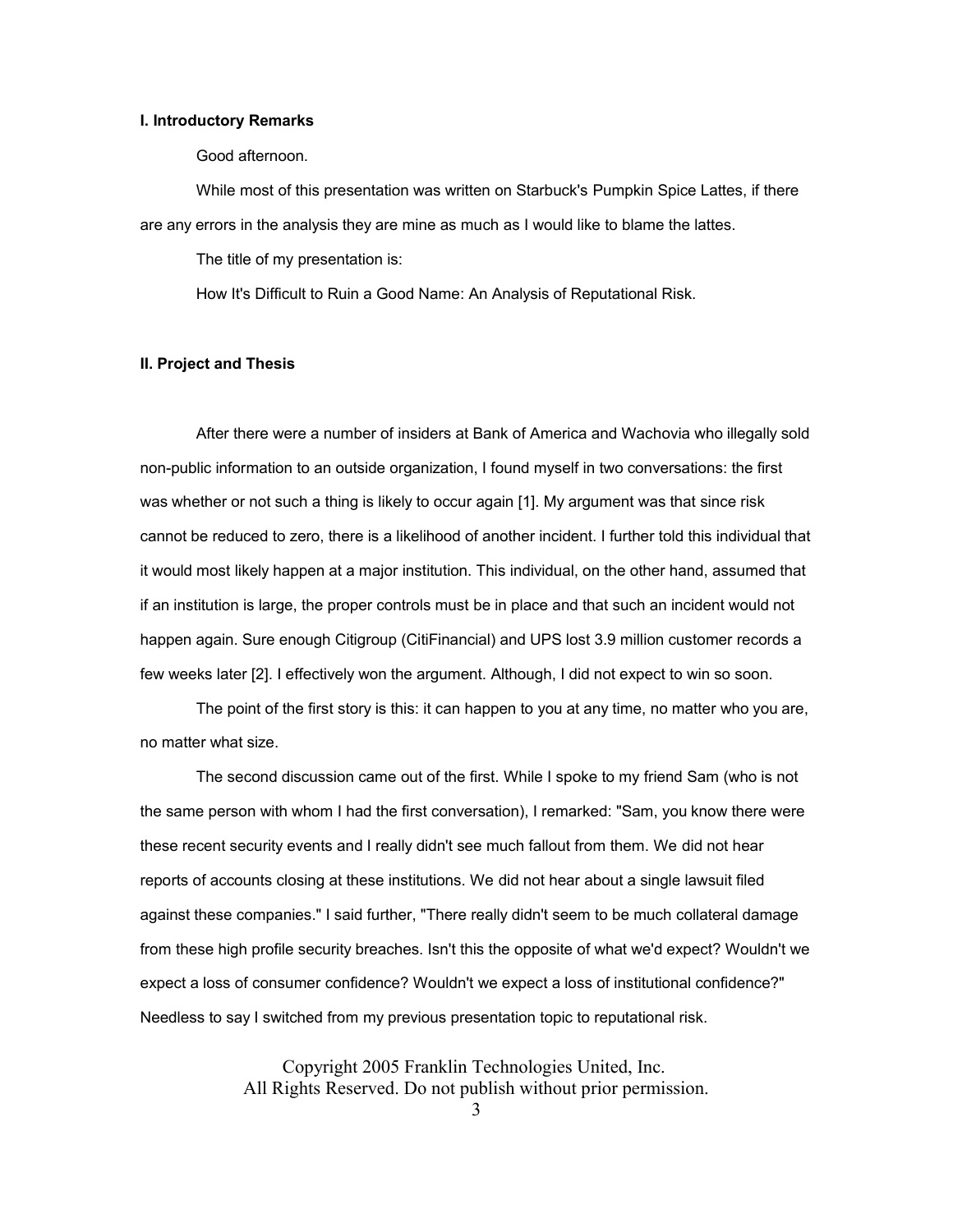The second story leads to my current research and this presentation: What is the impact of an information security breach both monetarily and on one's reputation if the breach is publicly disclosed? And, just as important, why does it happen in the way that it does? What are the factors that lead to the results (outcomes)? This becomes especially relevant as most States are beginning to pass laws similar to California's SB1386.

The title of my presentation -- How It's Difficult to Ruin a Good Name -- may have hinted at my conclusion.

Perhaps some of you are skeptical. I know I was before I completed my research. Perhaps you even know of a case or two that seem to contradict my hypothesis. All I ask is that you withhold judgment until after the evidence is presented.

The results of my research (this presentation) ultimately seek to instruct. After looking at why some corporations are effected while others are not, the research aims to create a procedural framework in the case of an information security breach. Although unintended, the research answers where best to place allocated security capital within the technical infrastructure. In addition – and to our benefit -- while the reputational risk results are novel, the procedure on how to deal with these situations fits our intuition.

I think it is worth mentioning something explicitly: Despite the conclusion, I am not advocating that one should disregard best practices, security standards or anything of that nature. It is due to these practices that organizations are better protected and can properly respond should an incident occur.

#### **II Methodology**

My method is to take the only publicly visible measure of confidence in a corporate institution and determine if the impact is significant after an incident is publicly disclosed. In short, I am doing an analysis of a company's stock price.

> Copyright 2005 Franklin Technologies United, Inc. All Rights Reserved. Do not publish without prior permission.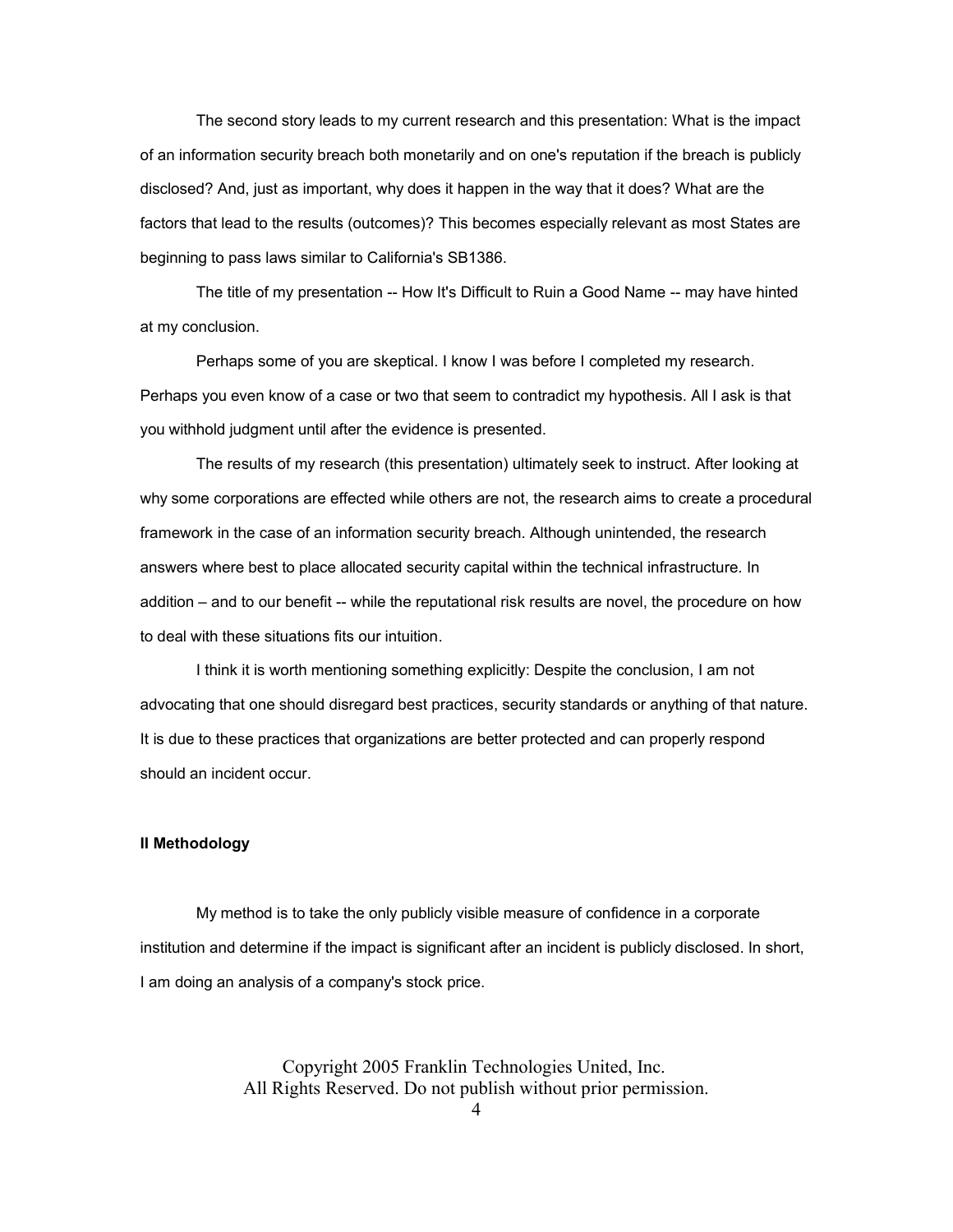I correlate the behavior of the equity with information security incident disclosure. The source of the disclosure is either the corporation itself or the media at large. I then look at some facts of the case and suggest an answer to why things perhaps went the way they did and not otherwise.

There are limitations to my analysis and I will be up front about them here: First, there may not be enough cases to conclude with certainty that future events will echo past cases. We can make a reasonable assumption that it might, but we don't know for sure. Second, it is difficult to determine other types of loss (such as number of accounts closed, etc.) without some internal corporate data. In short, I do not have access to that information. And, if I had access, the odds are I would not be allowed to report on it publicly. Finally, it may the case that those with other analytical tools may calculate and interpret the data differently.

That said, I would consider revising my conclusion once more data is gathered. *I see this paper as a starting point for further discussion.* At this point in time, I think the data is suggestive enough to provide an accurate picture of how we should understand reputational risk going forward.

#### **III. Evidence**

The goal in this section is to simply point out facts. I am not looking to reach a conclusion, except in a rare case were the facts taken together point to something more constructive that will be used later.

So, lets get down to it.

We will examine the following companies' stock prices: Polo Ralph Lauren, DSW Shoe Warehouse (RVI), UPS, Citigroup, Bank of America, Wachovia, Choicepoint and Time Warner.

I've spent quite a bit of time trying to find the best way to present the data. It seems to me that the best way to break things up are from a macro perspective (long term trends) and micro perspective (short term trends).

> Copyright 2005 Franklin Technologies United, Inc. All Rights Reserved. Do not publish without prior permission.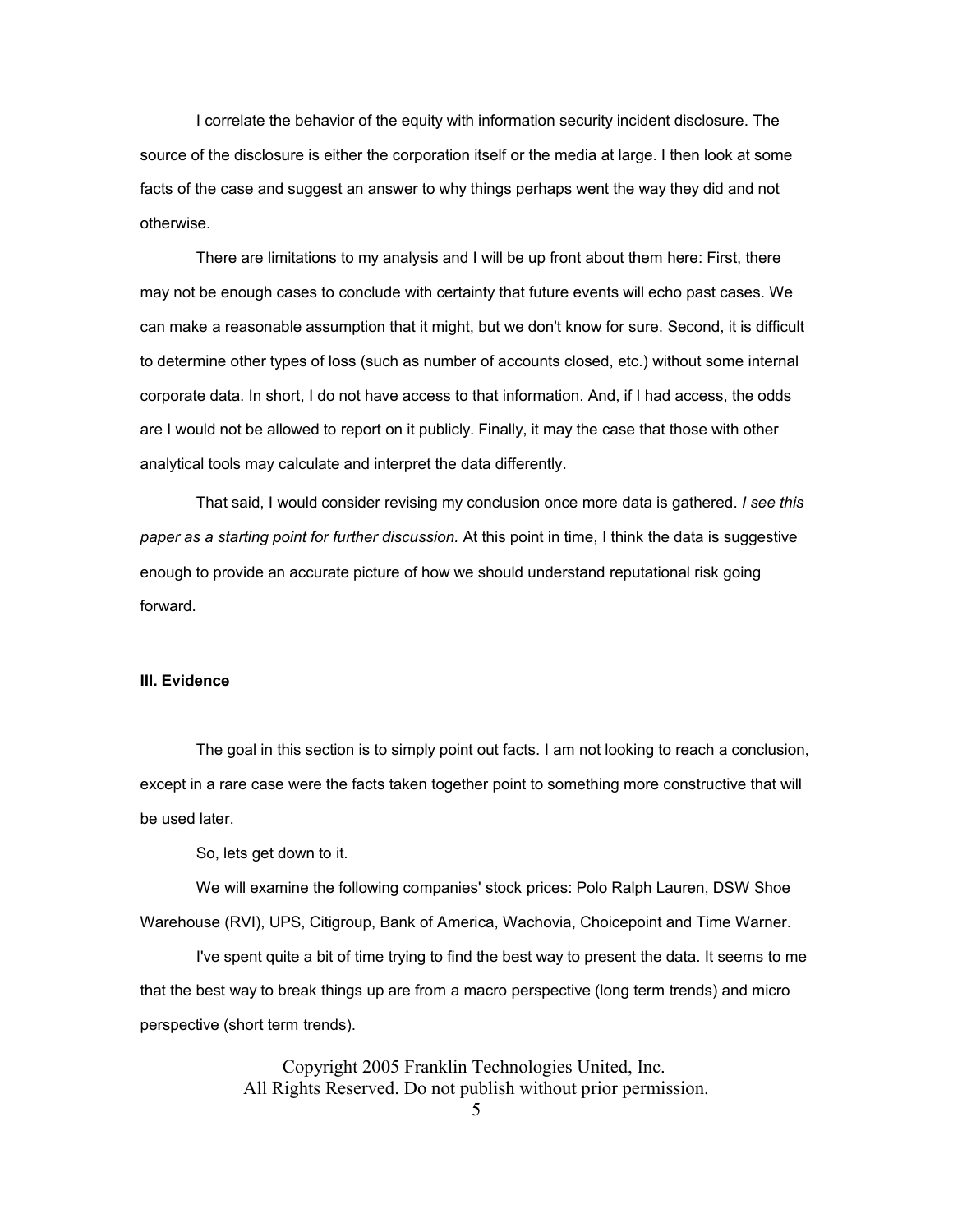Note that the the '\*\*' are the dates of the reported incident, usually media reports. A 'D' is for a dividend that was paid. As we look at the stock charts, some are obscured by the price box: the individual who printed the graphs told me that is was not possible to move these boxes. All historical stock prices were take from http://finance.yahoo.com.

#### *Micro Trends*

| Date          | Volume  | Close | Increase $(+)$ / Decrease $(-)$ | % of $+/-$ |
|---------------|---------|-------|---------------------------------|------------|
| 04/13/05      | 445400  | 38.46 |                                 |            |
| 04/14/05      | 603600  | 37.18 | $-1.28$                         | $3.32\%$   |
| ** $04/15/05$ | 1320700 | 35.78 | $-1.4$                          | $3.77\%$   |
| 04/18/05      | 729900  | 35.95 | 0.17                            | 0.48%      |
| 04/19/05      | 593200  | 36.73 | 0.78                            | 2.17%      |
| 04/20/05      | 366900  | 36.45 | $-0.28$                         | 0.76%      |
| 04/21/05      | 348200  | 36.86 | 0.41                            | 1.12%      |

#### **Polo Ralph Lauren (RL)**

In the case of Polo, we see the reported incident occurred on Friday, April 15, 2005. There was an immediate drop in market value of 3.77%. But, balance this with the fact that the day before there was a loss of 3.32% and the day after there was a gain of .48%. Perhaps worth noting is that the third day – May 19, 2005 – there was a gain of 2.17% to put the stock price higher than before the incident occurred.

#### **DSW Shoe Warehouse (RVI – Retail Ventures Incorporated)**

DSW March Press Release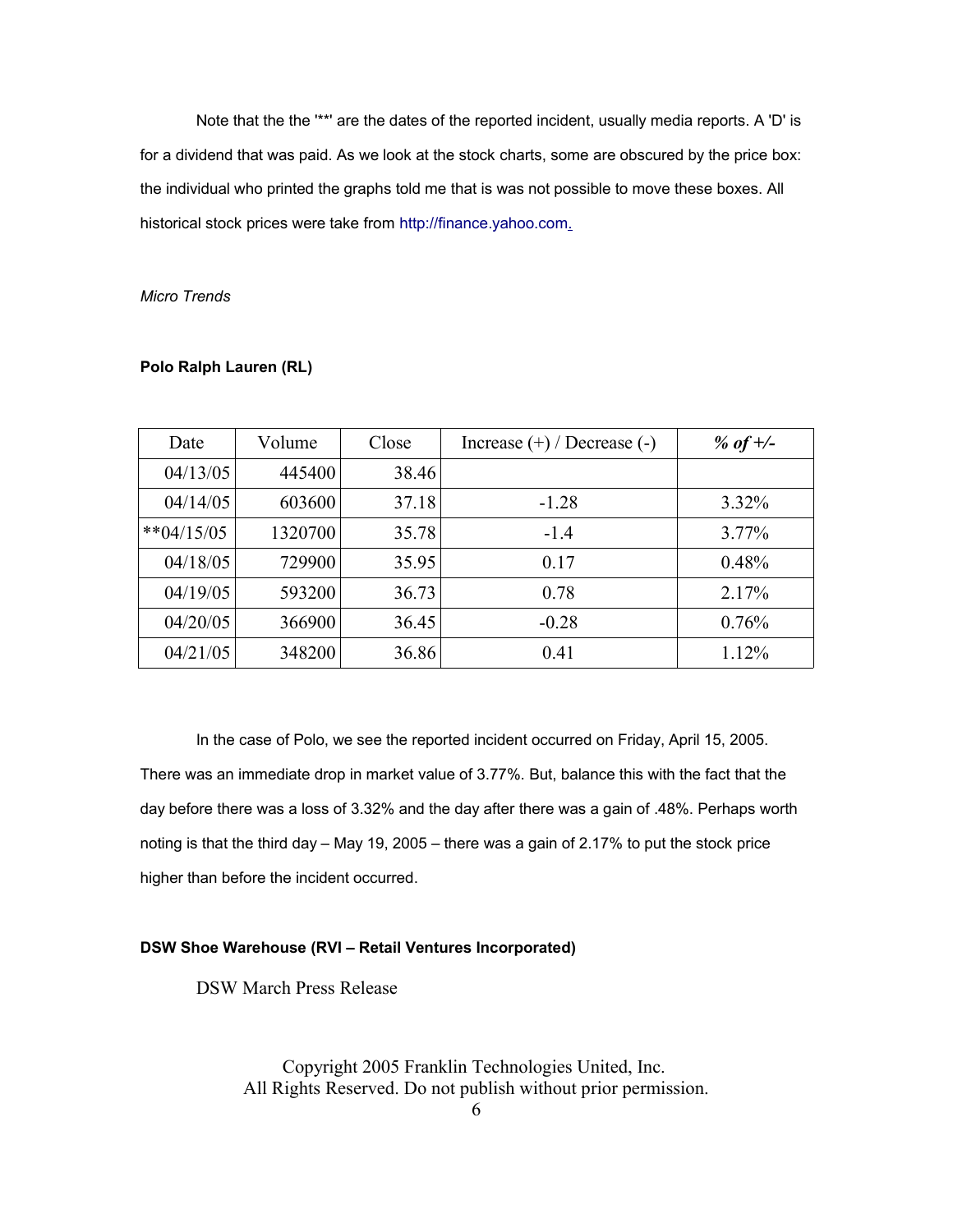| Date          | Volume  | Close | Increase $(+)$ / Decrease $(-)$ | % of $+/-$ |
|---------------|---------|-------|---------------------------------|------------|
| 03/07/05      | 18500   | 7.36  |                                 |            |
| $*$ *03/08/05 | 19,900  | 7.30  | $-0.06$                         | 0.82%      |
| 03/09/05      | 47,300  | 7.30  | $\theta$                        | $0.00\%$   |
| 03/10/05      | 36,600  | 7.46  | 0.16                            | 2.19%      |
| 03/11/05      | 21,200  | 7.32  | $-0.14$                         | 1.88%      |
| 03/14/05      | 915,200 | 9.20  | 1.88                            | 25.68%     |
| 03/15/05      | 439,100 | 8.97  | $-0.23$                         | 2.50%      |

#### DSW April Press Release

| Date          | Volume  | Close | Increase $(+)$ / Decrease $(-)$ | % of $\pm$ /- |
|---------------|---------|-------|---------------------------------|---------------|
| 04/15/05      | 220,400 | 9.28  |                                 |               |
| $*$ *04/18/05 | 113,300 | 9.51  | 0.23                            | 2.48%         |
| 04/19/05      | 119500  | 9.45  | 0.06                            | 0.63%         |
| 04/20/05      | 124800  | 9.30  | $-0.15$                         | 1.59%         |
| 04/21/05      | 130600  | 9.63  | 0.3                             | $3.55\%$      |
| 04/22/05      | 124700  | 9.42  | $-0.21$                         | 2.18%         |
| 04/25/05      | 238900  | 9.58  | 0.16                            | 1.70%         |

DSW Shoe Warehouse breach resulted in two press releases: one in March and the other in April.

In the first case of DSW Shoe Warehouse, we see that there is a .82% loss on the day of the press release. The following day there is no loss. The stock gains 2.19% two days later.

In the second case of DSW Shoe Warehouse, we see that there was a gain of 2.48% on the day of the press release. The following day the stock gained another .63%. Two days after the second press release there is a decline of 1.59% although the price of the stock remains higher than before the second press release was published.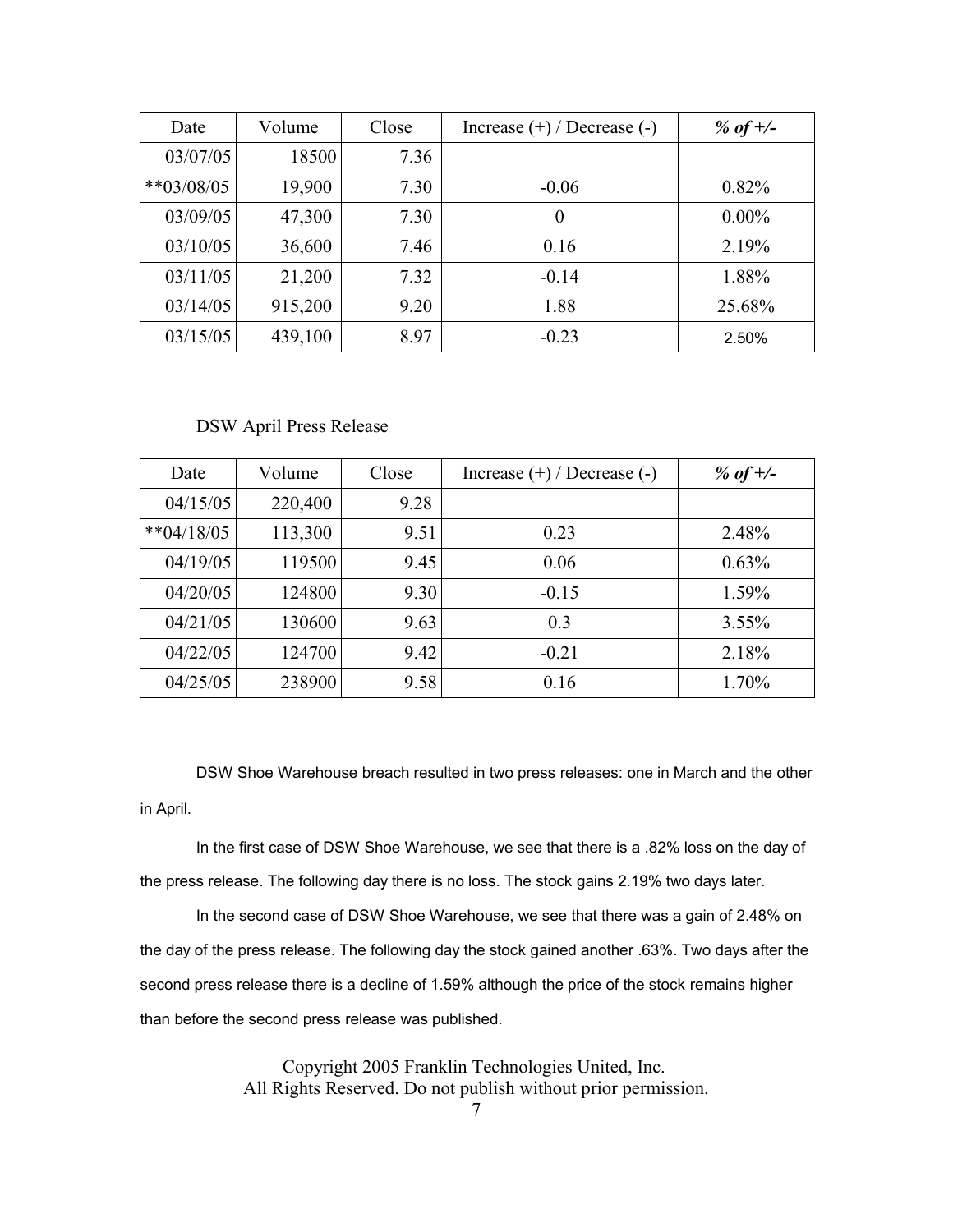#### **UPS (UPS)**

| Date       | Volume    | Close | Increase $(+)$ / Decrease $(-)$ | % of $\pm$ /- |
|------------|-----------|-------|---------------------------------|---------------|
| 06/03/05   | 2294000   | 72.82 |                                 |               |
| **06/06/05 | 1758000   | 72.86 | 0.04                            | $0.05\%$      |
| 06/07/05   | 2,200,800 | 73.02 | 0.16                            | $0.22\%$      |
| 06/08/05   | 2144400   | 72.36 | $-0.66$                         | $0.90\%$      |
| 06/09/05   | 6074900   | 71.2  | $-1.16$                         | 1.60%         |
| 06/10/05   | 2554100   | 70.96 | $-0.24$                         | $0.34\%$      |
| 06/13/05   | 2872100   | 70.17 | $-0.79$                         | 1.11%         |

In the case of UPS, there was a gain on the day of the incident of .05%. The next day there was a gain of .22%. The stock falls and continues to fall after the second day of the reported incident.

#### **Citigroup (C)**

| Date          | Volume    | Close | Increase $(+)$ / Decrease $(-)$ | % of $+/-$ |
|---------------|-----------|-------|---------------------------------|------------|
| 06/01/05      | 14724300  | 47.72 |                                 |            |
| ** $06/02/05$ | 8021000   | 47.71 | $-0.01$                         | $0.02\%$   |
| 06/03/05      | 9641600   | 47.56 | $-0.15$                         | $0.31\%$   |
| **06/06/05    | 6015900   | 47.69 | 0.13                            | $0.27\%$   |
| 06/07/05      | 11465100  | 47.66 | $-0.03$                         | 0.06%      |
| 06/08/05      | 7976200   | 47.75 | $-0.09$                         | 0.19%      |
| 06/09/05      | 7,176,100 | 47.68 | $-0.07$                         | 0.15%      |
| 06/10/05      | 8,570,300 | 47.64 | $-0.04$                         | 0.08%      |
| 06/13/05      | 8,350,200 | 47.6  | $-0.04$                         | 0.08%      |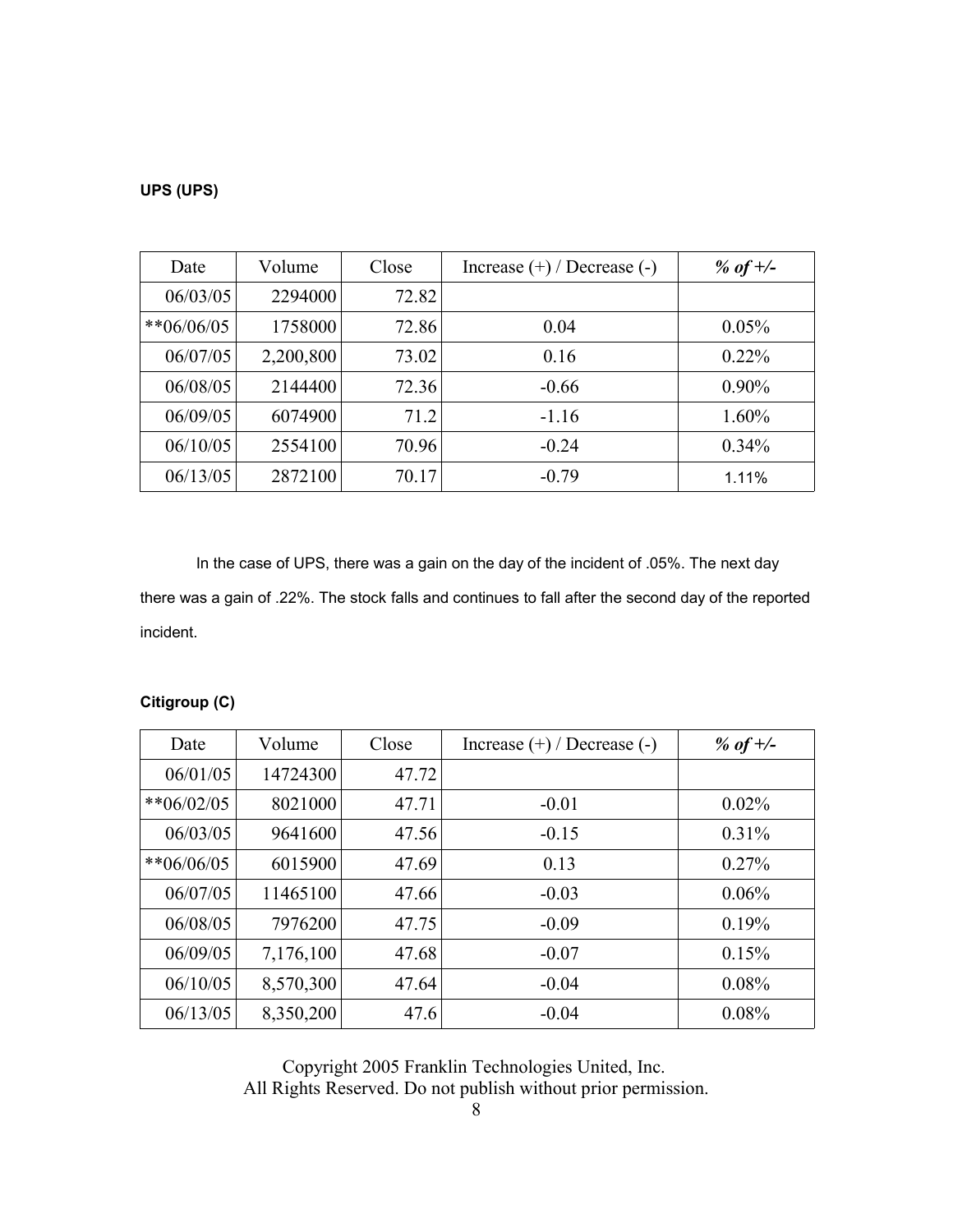Citigroup is an interesting case. The price of the stock falls .02% on the day of their press release, June 2nd. When it hits the papers on June 6th the price of the stock rises 0.27%.

#### **Bank of America (BAC)**

| Date          | Volume    | Close | Increase $(+)$ / Decrease $(-)$ | % of $\pm$ /- |
|---------------|-----------|-------|---------------------------------|---------------|
| 05/20/05      | 7617800   | 46.57 |                                 |               |
| $*$ *05/23/05 | 5728600   | 46.55 | $-0.02$                         | $0.04\%$      |
| 05/24/05      | 6,375,100 | 46.61 | 0.06                            | 0.13%         |
| 05/25/05      | 6931900   | 46.54 | $-0.07$                         | 0.15%         |
| 05/26/05      | 6935700   | 46.71 | 0.17                            | $0.37\%$      |
| 05/27/05      | 5211400   | 46.65 | 0.09                            | 0.13%         |
| 05/31/05      | 9095400   | 46.32 | $-0.33$                         | 0.70%         |

Bank of America's stock fell by .04% the day of the incident announcement, and rose .

13% the day after.

#### **Wachovia (WB)**

| Date           | Volume    | Close | Increase $(+)$ / Decrease $(-)$ | % of $+/-$ |
|----------------|-----------|-------|---------------------------------|------------|
| 05/20/05       | 3,828,300 | 52.42 |                                 |            |
| $*$ *05/23/05  | 3396100   | 52.26 | $-0.16$                         | $0.31\%$   |
| 05/24/05       | 3,151,700 | 52.15 | $-0.11$                         | 0.21%      |
| 05/25/05       | 2155400   | 51.89 | $-0.26$                         | $0.50\%$   |
| (D) $05/26/05$ | 2797900   | 51.92 | 0.03                            | $0.06\%$   |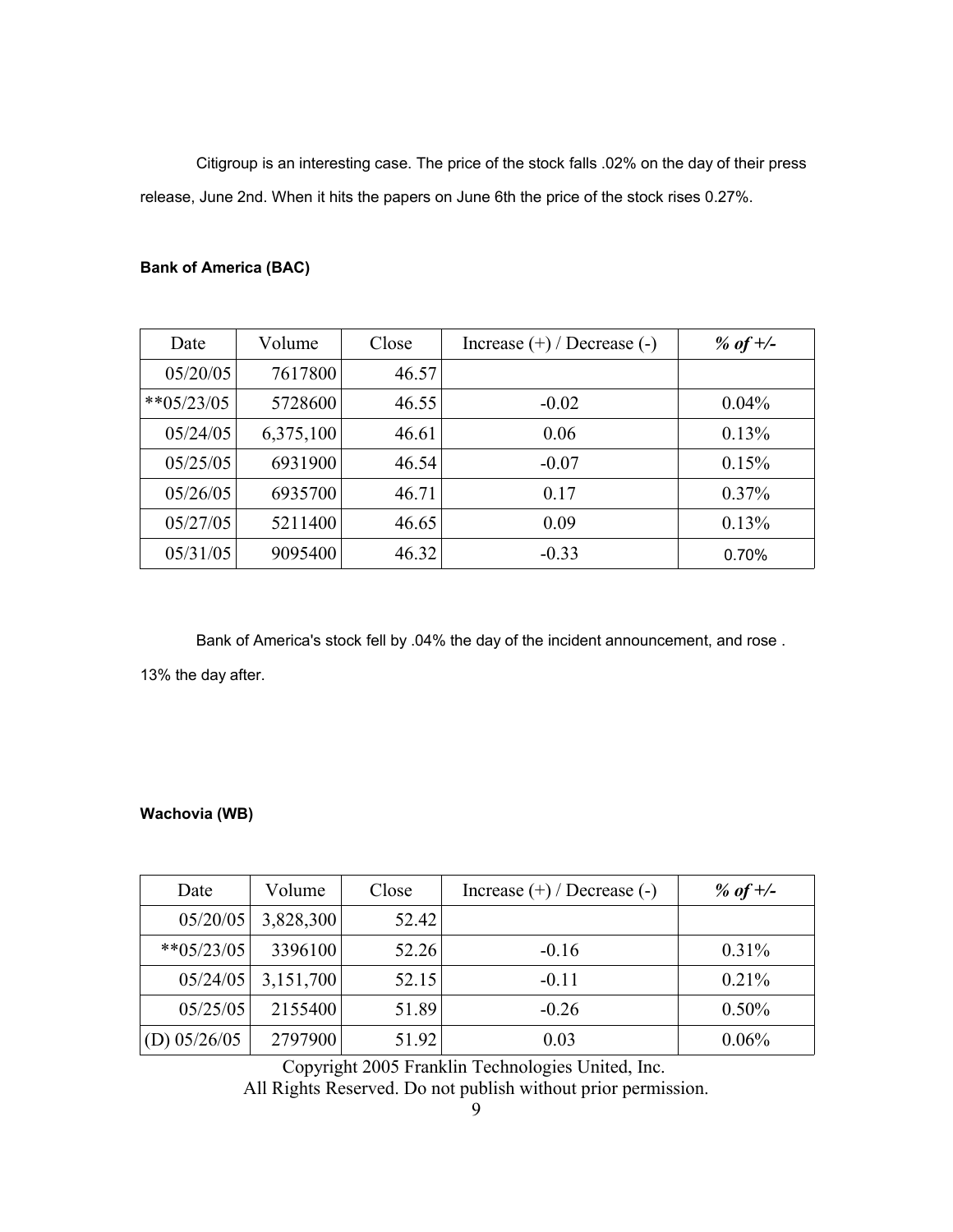| Date     | Volume  | Close | Increase $(+)$ / Decrease $(-)$ | % of $\pm$ /- |
|----------|---------|-------|---------------------------------|---------------|
| 05/27/05 | 6161200 | 51.04 | $-0.88$                         | 1.69%         |
| 05/31/05 | 3836400 | 50.75 | $-0.29$                         | $0.57\%$      |

Wachovia's incident occurred on May 23 and we see a decline of .31% percent. The next day there is also a smaller decrease in price of .21% ('D' means a dividend was paid.)

#### **Choicepoint (CPS)**

| Date          | Volume    | Close | Increase $(+)$ / Decrease $(-)$ | % of $\pm$ /- |
|---------------|-----------|-------|---------------------------------|---------------|
| 02/16/05      | 621800    | 45.54 |                                 |               |
| $*$ *02/17/05 | 1067300   | 44.13 | $-1.41$                         | $3.10\%$      |
| 02/18/05      | 1188800   | 43.5  | $-0.63$                         | 1.42%         |
| 02/22/05      | 3758900   | 39.3  | $-4.2$                          | $9.66\%$      |
| 02/23/05      | 3778500   | 41.22 | 1.92                            | 4.89%         |
| 02/24/05      | 1357400   | 41    | $-0.22$                         | $0.53\%$      |
| 02/25/05      | 1,130,400 | 40.27 | $-0.73$                         | 1.78%         |

Except for a gain of 4.89% on February 23, Choicepoint's stock continuously falls (within our table). It falls 3.10% on the day of the reported incident.

#### **Time Warner (TWX)**

| Date          | Volume   | Close | Increase $(+)$ / Decrease $(-)$ | % of +/- |
|---------------|----------|-------|---------------------------------|----------|
| 29-Apr-05     | 25042800 | 16.81 |                                 |          |
| $*$ *05/02/05 | 11930400 | 16.8  | $-0.01$                         | $0.06\%$ |
| $*$ *05/03/05 | 21727200 | 16.68 | $-0.12$                         | $0.71\%$ |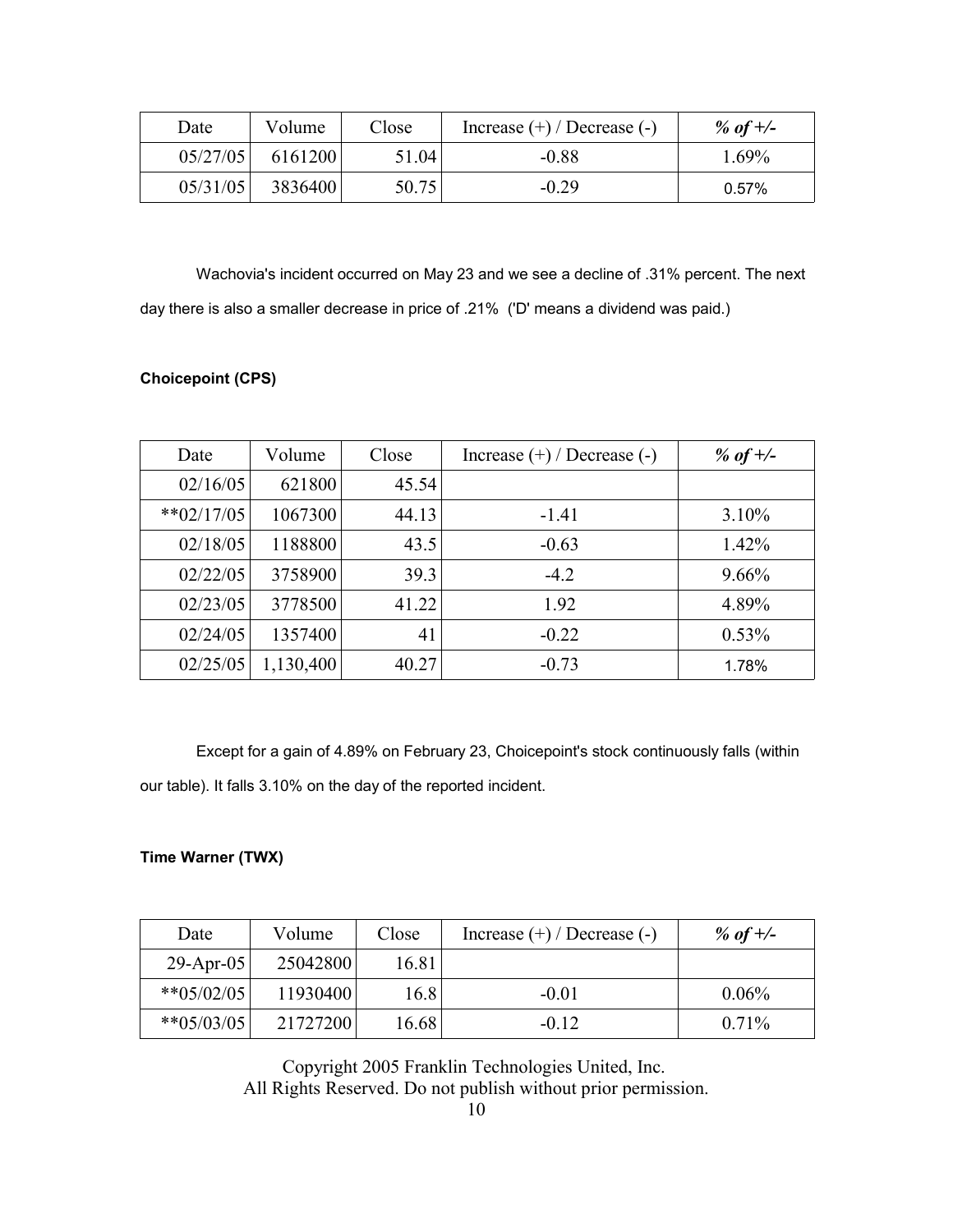| Date       | Volume   | Close | Increase $(+)$ / Decrease $(-)$ | % of $\pm$ /- |
|------------|----------|-------|---------------------------------|---------------|
| 05/04/05   | 20856900 | 17.28 | 0.6                             | $3.60\%$      |
| $5-May-05$ | 16840100 | 17.12 | $-0.16$                         | $0.93\%$      |
| 05/06/05   | 13021200 | 17.12 | $\theta$                        | $\theta$      |
| 05/09/05   | 10428900 | 17.34 | 0.22                            | 1.29%         |
| 05/10/05   | 14562000 | 16.98 | $-0.38$                         | 2.08%         |

Time warner drops .06% on May 2<sup>nd</sup>, the day their internal memo is released. The day it hits the papers the stock drops .71%. But it rises the next day 3.60% to a price higher than before the day of the internal memo.

#### *Macro Trends*

For the macro trends, we'll break the group the companies as follows: retail (Polo Ralph Lauren and DSW Shoe Warehouse), financial (Bank of America, Wachovia and Citigroup) and technology (Choicepoint). The other two stocks UPS and Time warner appear to be inconclusive when trying to determine the impact of a reported incident over the long term.

If we look at the long term trends of Polo Ralph Lauren and DSW Shoe Warehouse we notice that it is an upward trend. The incidents for Polo happened on April 15, 2005. The second press release for DSW Show Warehouse occurred on April 20, 2005. What this seems to suggest is that over the long term the impact of the reported breach in these cases is minimal.

If we turn to the financial sector, we notice that Citigroup tends to decrease slowly and then has this sudden dip on July 15<sup>th</sup>. Looking at Bank of America and Wachovia around the same time, July 15<sup>th</sup>, we notice that there is a decrease as well. In the Bank of America and Wachovia cases we have two large dips. The second drop in Bank of America and Wachovia correlates to a drop in Citi's stock. The second drop in price is due to a concern that this sector of the market may take a hit due to rising interest rates [3].

> Copyright 2005 Franklin Technologies United, Inc. All Rights Reserved. Do not publish without prior permission.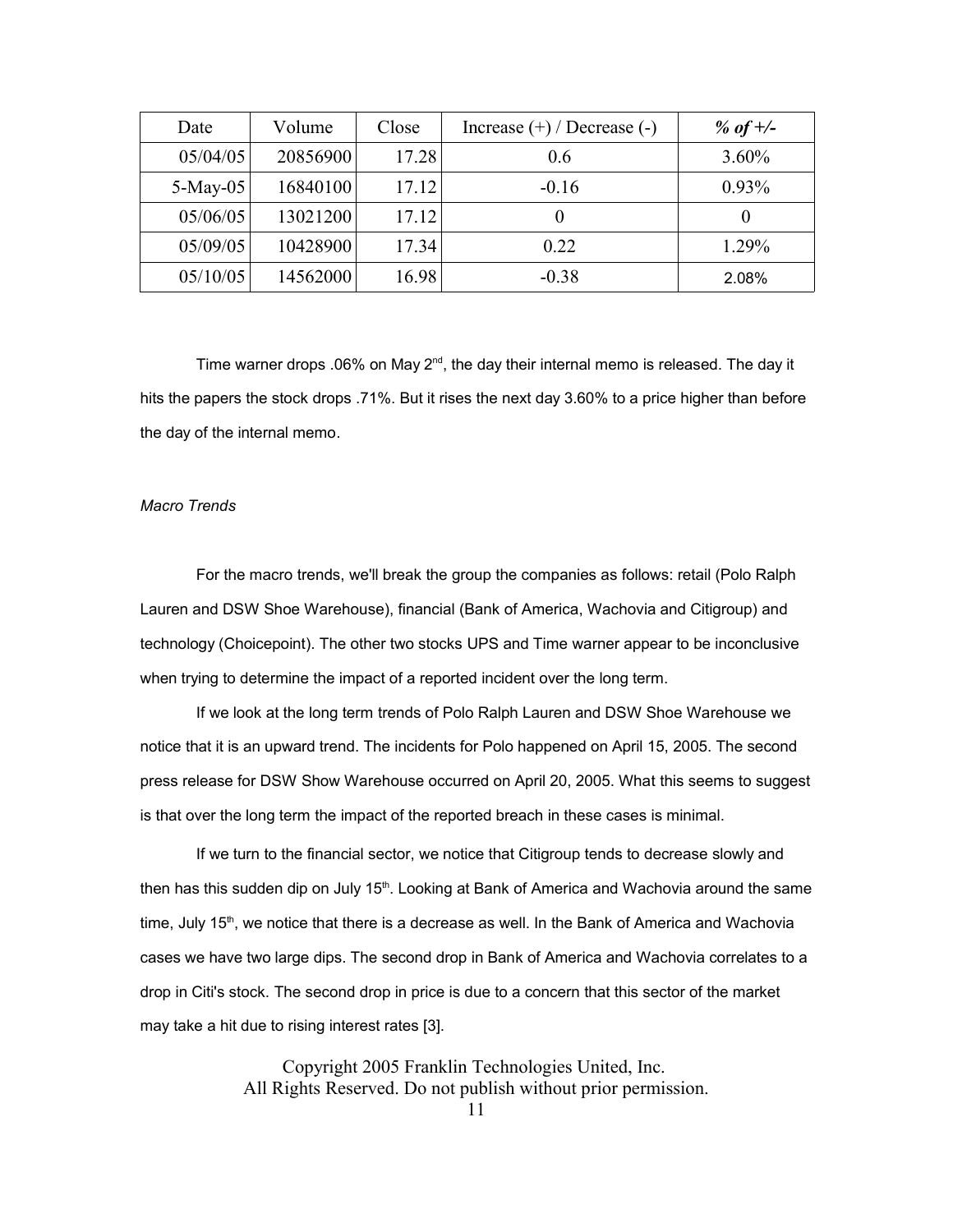Neither of these two drops are due to information security breaches. We are interested in the first drop though. There is an AP story that says that Bank of America and Wachovia are foremost mentioned in a lawsuit for price fixing [4]. Bingo. A drop in price. The lawsuit could result in a one-off financial loss. Both stocks recover from the lawsuit drop until the market sector concern hits the wires.

Choice point is hit the hardest. After the price falls, it struggles to return to its previous market value over a significant period of time.

UPS and Time Warner appear to be inclusive. We cannot see any long term trends.

#### **IV. Derivation of Laws from Case studies**

Information security awareness is at its height at this point in history and this is the proper context in which to understand the facts stated in the section above. Worms, identity theft, phishing, SPAM and scams initiated through SPAM are real and generally known by the public. The public is more aware than at any other historical period about the possibilities and dangers related to mishandling information. We can assume that this knowledge will effect people's decision making.

So, here's a quick review of facts based on the of micro trends above:

1) 3/4 (75%) stocks dropped the day the information security incident was reported

2) 5/8 (62.5%) stocks has *some gain* within two days of the reported incident

[Note: These short term percentages do not include Citigroup since the stock performed in opposite directions on the press release and the media release. I have counted the DSW Shoe Warehouse twice, once for the March press release and once for the April press release.]

Here is a the result of the macro (long term) trends:

1) In the majority of cases, the stock does not seem to be effect by the reported information security breach. Other factors may influence the price, but the breach usually is not a factor, as evidenced by the retail and financial equities.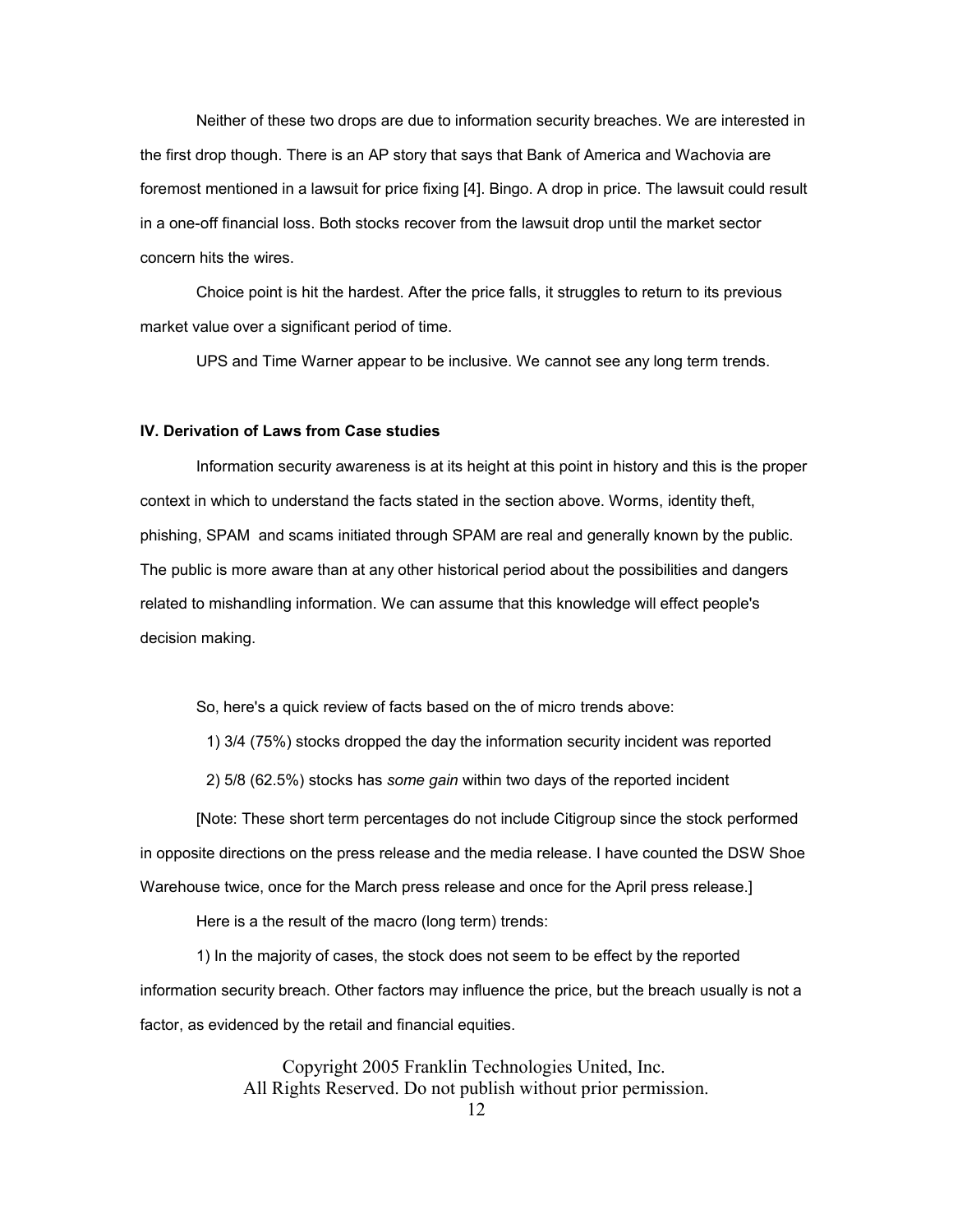From these facts we can state our first general rule:

In the short term there may be some detrimental consequences if there is a *potential financial impact*, but over the long term we find that unless there is a true impact, the reported incident is forgotten and the stock appears to follow the larger industry trends and/or becomes impacted by other considerations.

The question is to what extent and why? To what extent is (or isn't) investor confidence shaken? In other words, why is it the case that information security incidents do not appear to have a greater impact on both investor confidence as well as the public at large? To phrase the question in financial terms: why isn't the top line effected more than it is? To poignantly highlight this phenomena we ask: If 40 million customer credit card numbers are exposed in a security breach at the credit card processor CardSystems , why do a significant number people not cancel their Visa and/or Mastercard [5]?

In order to answer these questions, it is instructive to review the cases in which there is long term damage. By isolating the cause of the long term damage, we will be able to note that it does not occur in the short term loss cases.

The first long term loss case is Choicepoint; the second case is CardSystems. How are these two cases alike? Financially we noticed Choicepoint's stock was down for a significant period of time. The reason for the long term loss was that their top line was affected: Choicepoint changed and dropped some of their information products as a result of their breach[6].

Let's turn to the Cardsystems case. Unfortunately, neither Mastercard, Visa or CardSystems is represented by an equity we can analyze. But, we can discuss the incident. Cardsystems is a processor of data, specifically credit card transactions. The data, their core business, was compromised. In the case of CardSystems, although they do not have stock, one of their major providers no longer use their service: Visa dropped them as a card processor service[7]. (Mastercard still uses CardSystems.)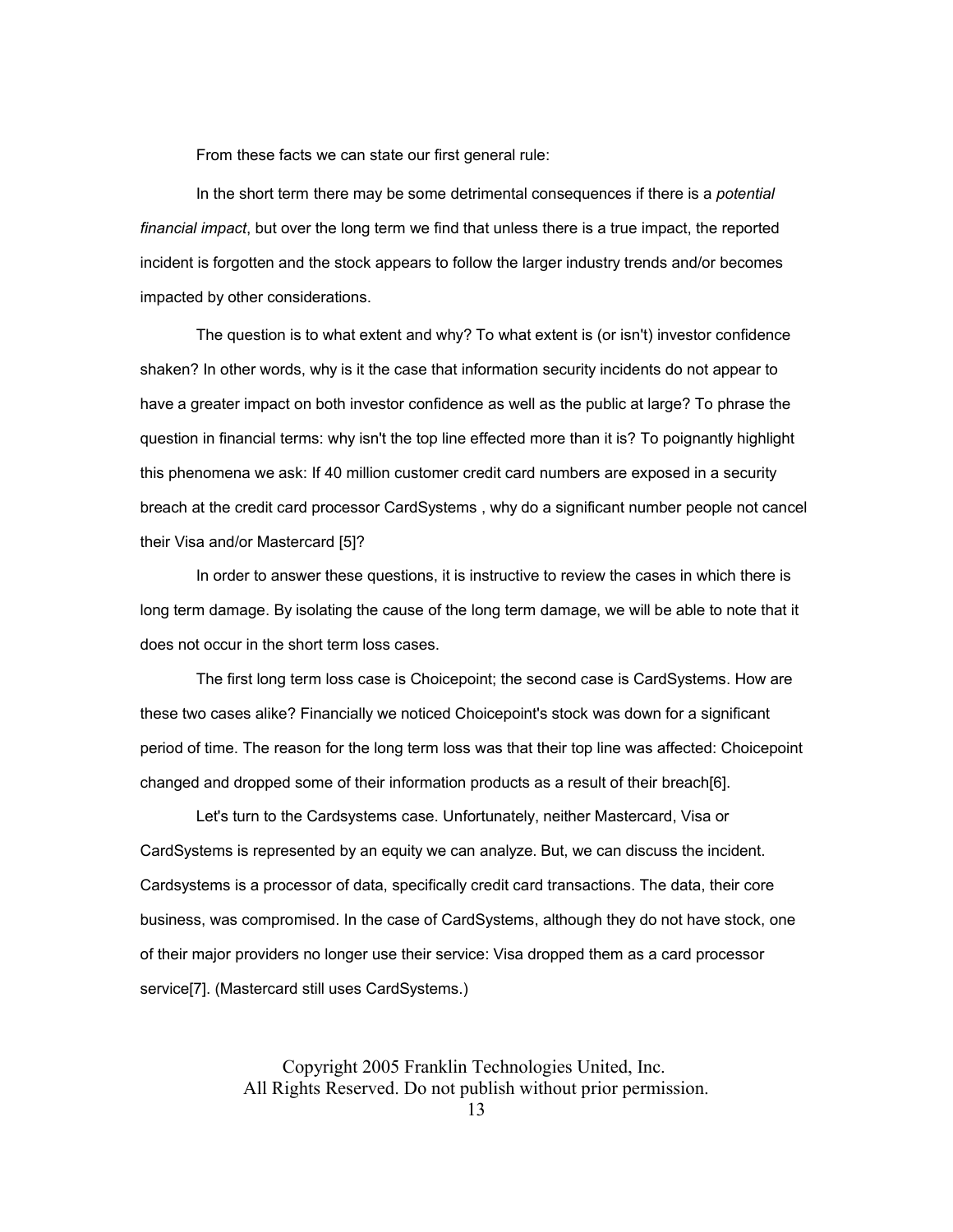With these two cases in mind we can move from the general, short term case of potential financial impact to a derived rule:

If the security incident directly effects your *core business* – the service or products you provide – an information security incident may really hurt you. Both cases directly effected the top line.

This rule may even apply to cases that are not tied to the information security field. The primary example here is Arthur Anderson. The firm's integrity was destroyed when the reputation around their core business was tarnished through a conflict of interest.

In the cases were there was a temporary loss or no loss at all, it appears that the breach was not in an area that effected the core business. In other words, even though Citigroup and UPS lost 3.9 million customer records, Citigroup was still able to lend money and UPS could continue shipping packages..

I am willing to leave an open hypothesis on the table: The greater the financial impact or potential financial impact from the information security incident, the greater the reputational damage; the less the financial impact or potential financial impact from an information security incident, the less the reputational damage.

We see that the incident effected the processor of Visa and Mastercard transactions, but was Visa or Mastercard effected? I could not find reports to confirm that they were. While I do not have any hard evidence, based on the Bank of America/Wachovia and Citigroup cases, I will wager that the answer is no (or not significant). People just did not seem to stop using their Visa or Mastercard. People did not seem to close their Bank of America accounts or decide to stop banking at Citigroup.

On the assumption that the core business was not effected, how are we to understand consumer behavior? It seems to me the best way to make sense of this is twofold. Consumer behavior is effected by the amount of effort needed to make a change (first reason) combined with the extent to which people feel that their choice will make a difference (second reason). Otherwise stated: the more difficult something is to change, the less inclined someone is to

> Copyright 2005 Franklin Technologies United, Inc. All Rights Reserved. Do not publish without prior permission.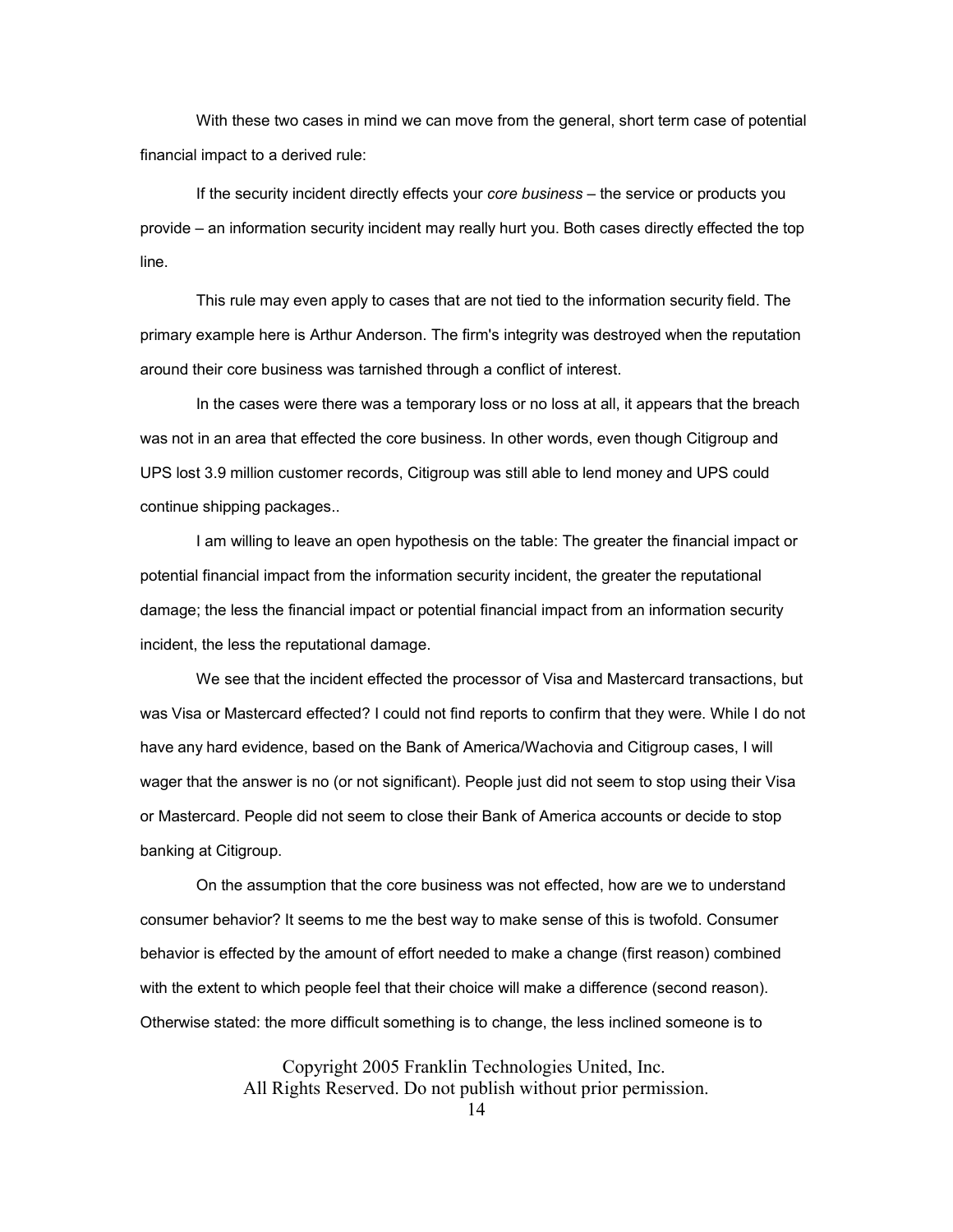change it. I think it is instructive here to contrast the cases that were not seriously affected by a breach with that of Wendy's.

As you may recall someone claimed to find a finger in a bowl of Wendy's chili. This was a *false* incident; it was part of a scam. The claim is fraudulent, and people knew it, but the damage was done to Wendy's reputation and public image. In Q2/2005 Wendy's declared a 4% lower profit directly tied to the incident [8].

Well, there seems to be something very tangible about food and eating. Finance is more abstract. What we put in our bodies is very concrete in the mind's eye; it seems to me that someone would be hard pressed to make the same case for someone's credit limit. If we believe that what one chooses to put in one's body is more easily grasped by the mind, than it is reasonable to say that changing what and where one eats is more tangible than switching financial products. With consumers being somewhat health conscious, people feel that where they eat makes a difference to their lives. (This is the second point.)

It is also very easy to choose where to eat. If there are two fast food restaurants in the near vicinity and one has had some bad press, it seems just as easy to stop at the other fast food establishment, especially if it is across the street from the one that received the bad press. (This is the first point.)

Decisions about controlling our personal information are different than food. Once it is keyed into a computer system, most people (including myself) cannot follow all the systems through which our information travels. In fact, we cannot even guarantee that when we call to apply for a new credit card, the information is keyed by the company to which we are applying. Outsourcing and third party service providers may have created situations where data is no longer stored only at the company with which I do business. From personal experience, I know that my primary bank has outsourced its online billpay service. The online billpay site stores my credit card information, my other institutional checking and savings account numbers as well as my investment account information. To further complicate matters, my information is probably

> Copyright 2005 Franklin Technologies United, Inc. All Rights Reserved. Do not publish without prior permission.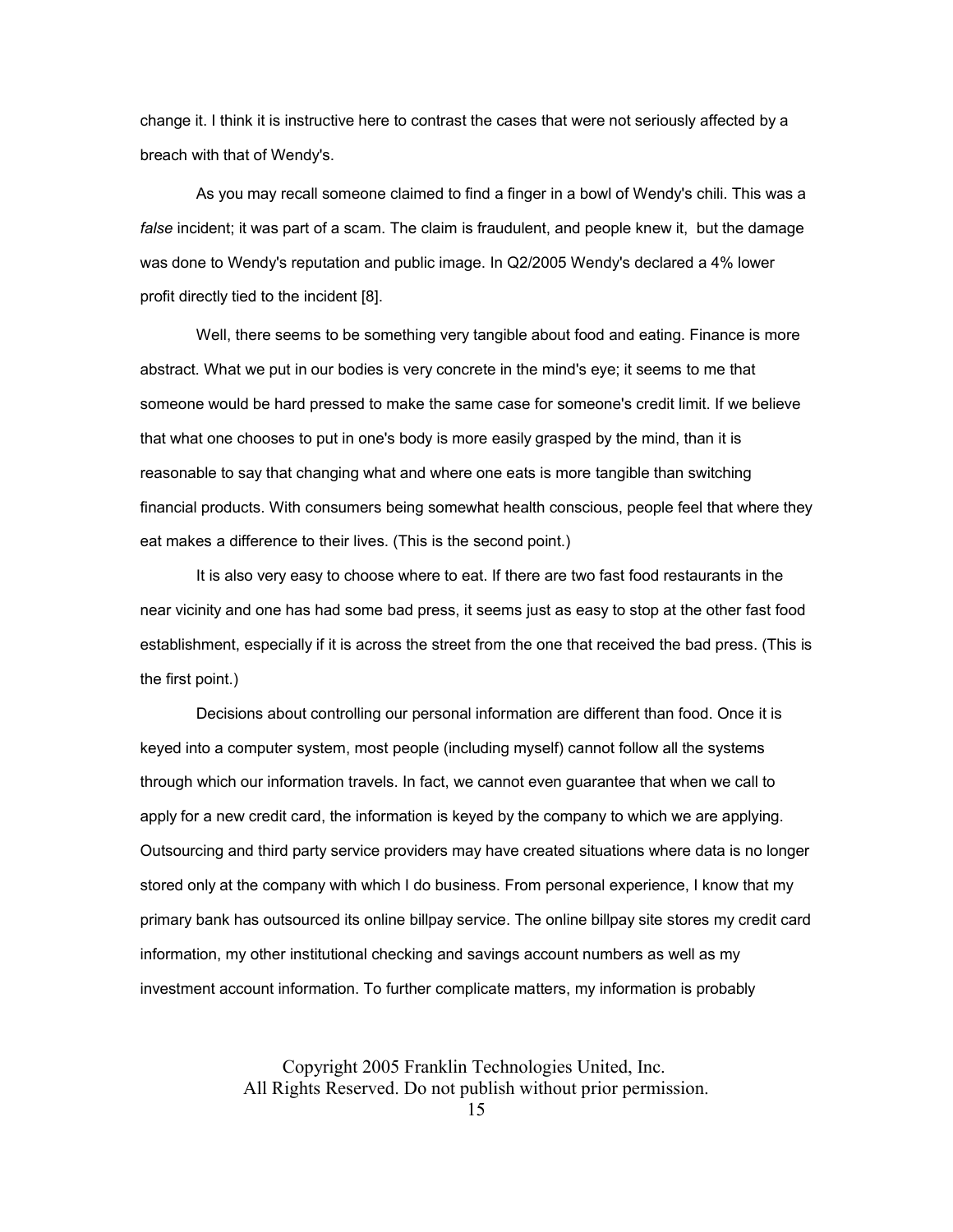replicated to disaster recovery sites for all these systems. Is it protected there to the same degree as the core systems?

Somehow it seems that controlling my information is much more difficult that controlling where I eat. And in the end might not be worth it anyway: Before the Cardsystems incident was reported, if I were to switch from Visa to Mastercard, I'd be in the same position since they both used CardSystems. And what if I had both cards?

Before I head into the conclusion I would like to mention something that I do not want to leave on the drawing board. While it may not fit in the context of the previous discussion, it is interesting to note none-the-less:

There is another consequence to the reputational theory presented above. Due to the market value loss and the potential for future loss, I'd consider the reporting of an information security incident as bad news. The research suggests that the stock price may rebound if the incident does not effect the core business or the financial loss is not significant. Perhaps the old adage to "buy on bad news and sell on good news" may be applied here. Information security incidents are discrete events and the facts are usually concrete. Based on the known cases of publicly disclosed information security breaches, perhaps there is a good chance that the stock will declining in the short term and rebound soon after. In effect, it may be possible to make money off the publicly reported breach. Granted, I did not say this was an ethical thing to do, only that it seems possible to do in theory.

#### **V. Conclusion**

Contradictory to one might imagine, information security incidents may not suggest a general lack of internal controls.

It does mean that there was a specific control weakness at that particular moment, that we cannot deny.

On the condition that it was not gross negligence – and that is key, the incident is not due to negligence -- what an incident suggests is that the level of risk rose above the assumed or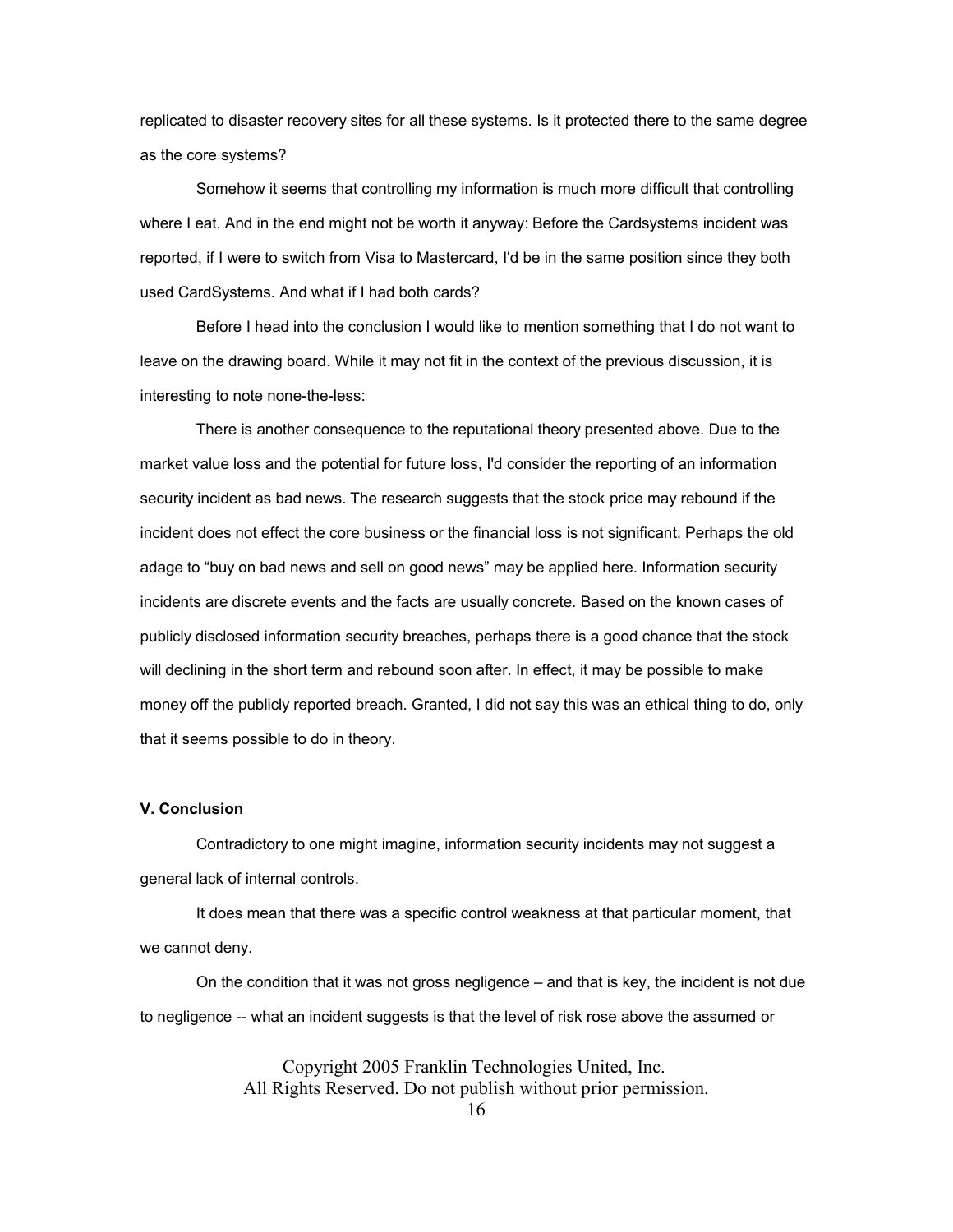projected risk at a given instant in time. Probability seems to suggest that something will happen at some point in time to someone. The larger the institution the greater the chance that something will happen. It seems to me that that is why the public tolerates it to some extent. Information security incidents are a cost of doing business: these things happen every so often.

And that is another key: every so often. The incidents are not systemic. They occur infrequently. We publicly have not had cases that were systemic in nature, yet. If Citigroup and UPS lost 3.9 million customer records every week and Bank of America's employees were found to consistently sell customer information illegally, we would most likely change our minds about where we do business.

Conventional wisdom in the information security field says, "Only put a reasonable amount of control in place: enough to reduce the risk to a tolerable level even though this will not be absolute protection. One cannot reduce the risk to zero." And I agree: corporations do not have unlimited resources.

This is why due diligence is important. Should there be an incident, showing you tried is second to actually preventing it. Not everything can be prevented but one should protect the top line and one-offs to a reasonable degree.

As we learned from the research: the area to protect most is one's core business and that is where to focus the capital effort. Unfortunately, there is a catch here: usually the areas most vulnerable – and hence where the data is compromised – is exactly in the areas that are least protected. This is evidenced by the CardSystem case [9]. (If you doubt this, ask if your production data is used on your test systems and then follow up by asking whether the controls on the test system are as strong as production!) What this suggests is that while a good portion of capital should be allocated to protect the core business, some capital should be allocated to protected the rest of the infrastructure. This seems to fit our common sense as well.

And what should the reaction be if there is an incident?

The big corporations have the right idea and I'm taking a page from their play book.

Copyright 2005 Franklin Technologies United, Inc. All Rights Reserved. Do not publish without prior permission.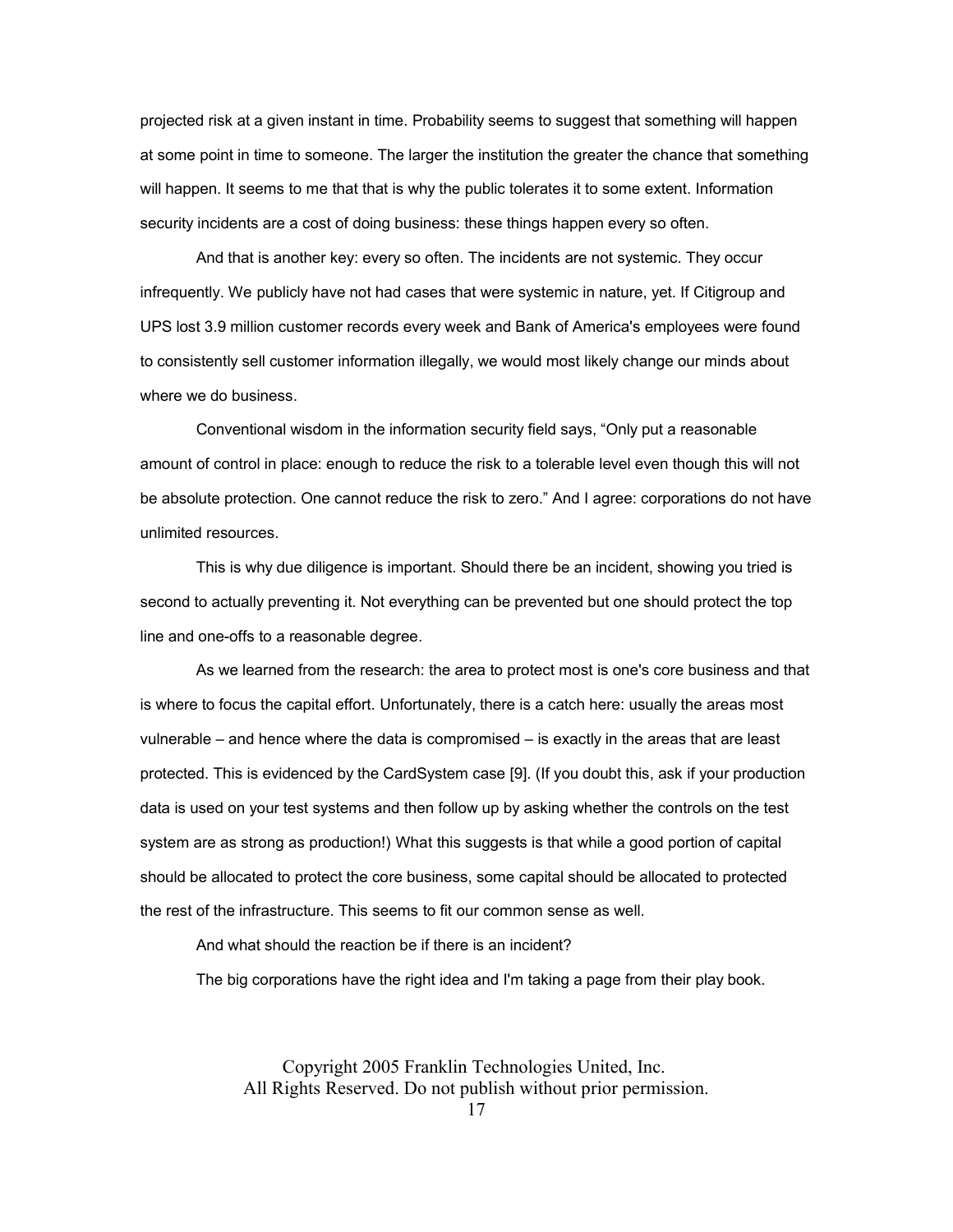The following steps below are suggestions and guidelines. They should not be taken as advice. Please consult a legal professional before doing any of the following. Now that the disclaimer is out of the way....

All of the steps below were taken from true cases; they were field tested. They are not listed in any particular order. These were the techniques that were used by the corporations who were effected the least by their information security incident. Past performance is not a guarantee of future results.

First, corporations such as Time Warner, Bank of America, Wachovia and Citigroup offered advice or services to help to protect their customers [10,11,12,13].

Second, Citigroup, Time Warner, Bank of America and Wachovia each said that the breach did not effect either their customers or their employees despite the information loss or disclosure [10,11,12,13]. (The abstract point here is that there will not be any financial loss by either those that had their data compromised or the corporation.)

Third: in the press release from Citigroup and internal memo from Time Warner, both corporations use the phrase "We deeply regret this incident" somewhere in the disclosure giving the statement an apologetic tone [11,12].

Fourth, a corrective action has been taken to prevent the incident from happening in the future [11].

Fifth, some organizations disclosed that they were working and cooperating with law enforcement on the incident [12].

Not all corporations that disclosed an information security breach followed the steps above. In the Bank of America / Wachovia case, Commerce Bank and PNC Bank of Pittsburgh were also affected. Commerce Bank did not return phone calls to those seeking comments and PNC would not disclose how many of their customers were effected [10]. In this case, these smaller banks were overshadowed by the larger institutions. If it is only you in the spotlight, you will most likely need to respond with more information.

To conclude: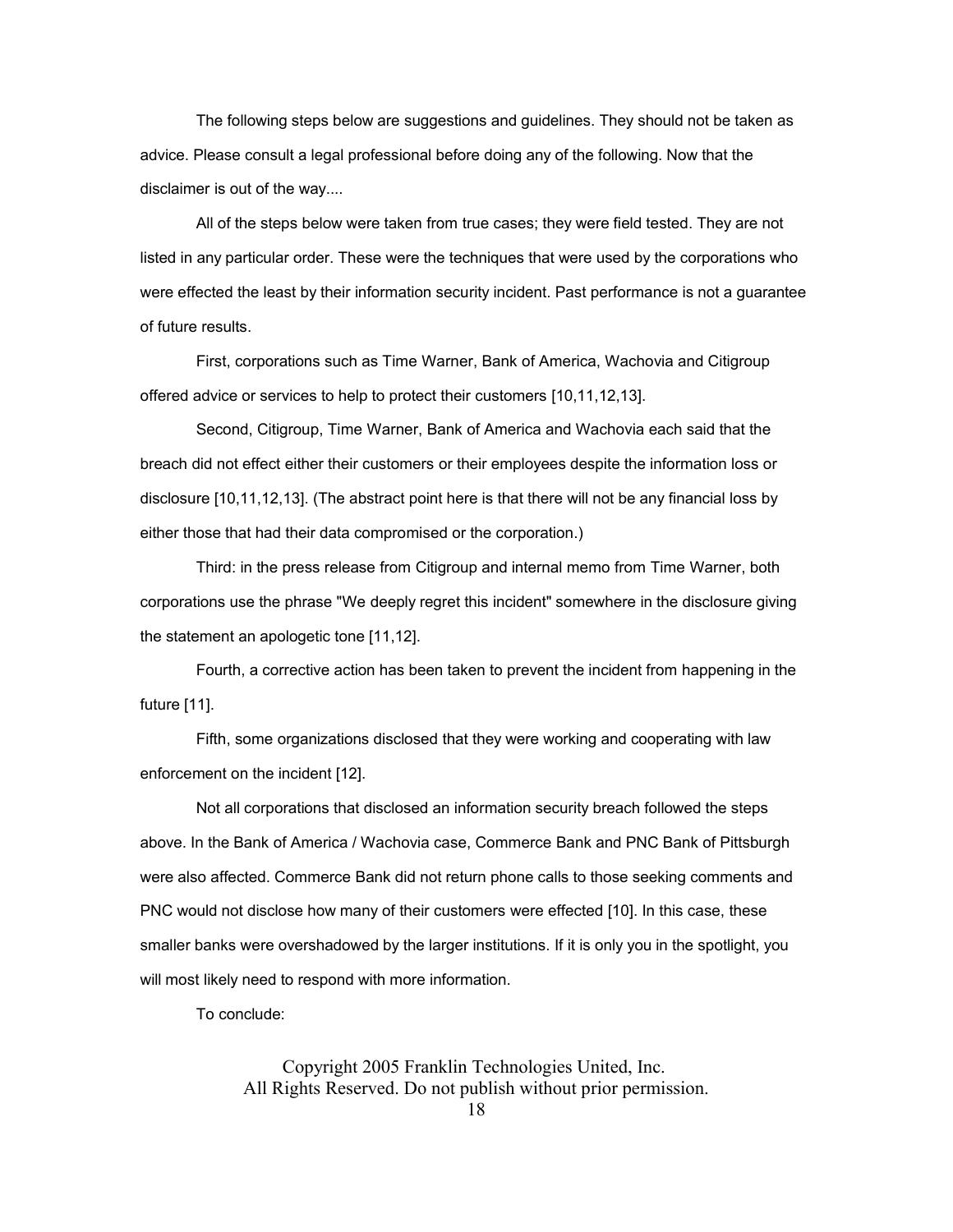Incidents are like bad weather: we do not have control over them but we can properly prepare ourselves and have the proper reaction should something happen. We need to have the correct foundations to weather the storm. But sometimes a violent storm occurs: people realize this as a risk for living in a particular region.

Similarly, by doing due diligence we can prepare a strong foundation. If you do the right thing, people understand that the road is bumpy and that not everything goes gracefully. There is an inherent risk to using information systems and some circumstances are not within our control: they are in the hands of others or chance. Public trust is important to maintain.

The take away points are as follows:

**\*** Protect your core business functions/systems as well as your non-core functions / systems.

- **\*** Do due diligence protect your information systems to a reasonable degree.
- **\*** Should an incident occur, react properly.

And, let the chips fall where they may because: It is difficult to ruin one's reputation.

Thank you.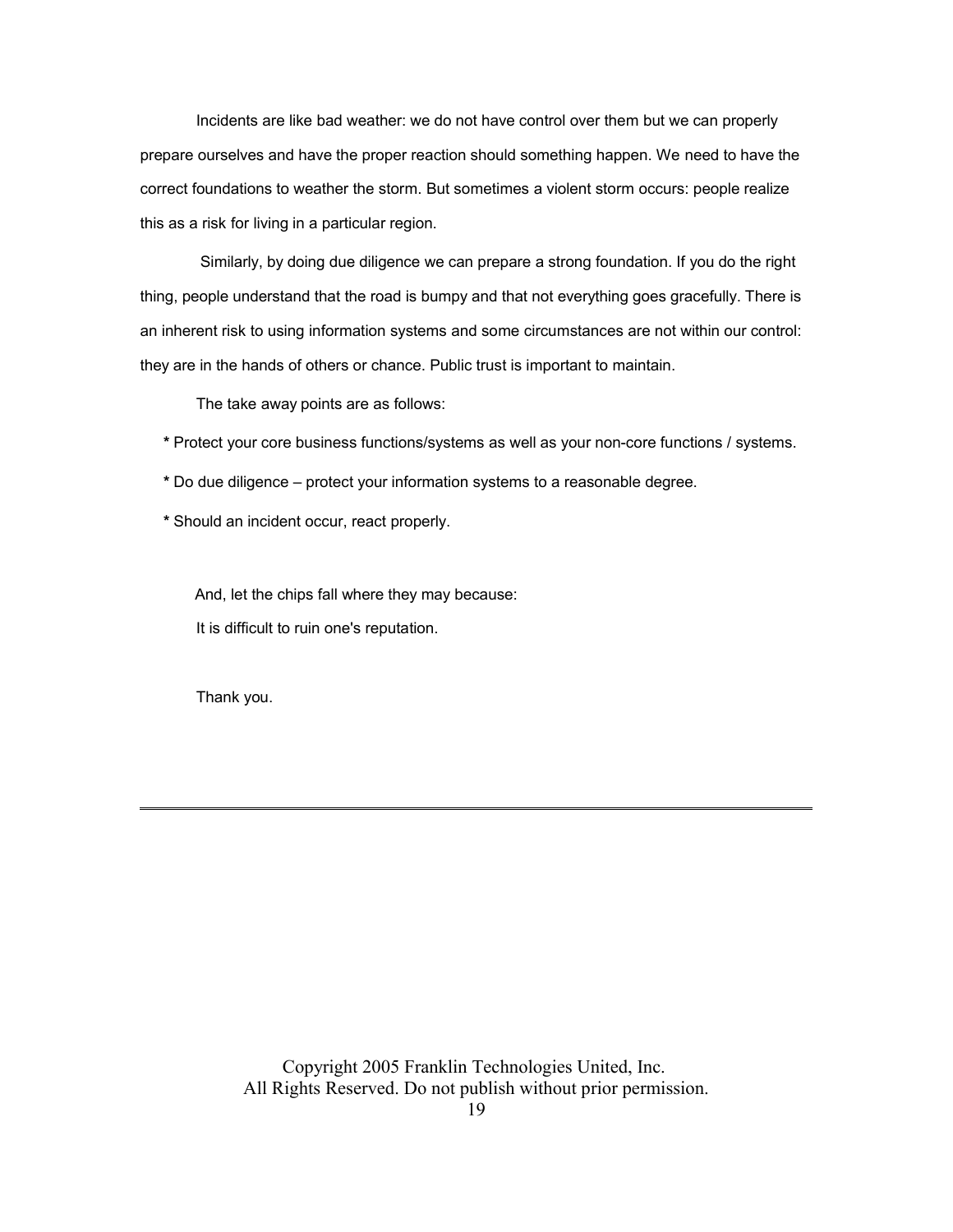#### **Conference Attendee Responses:**

1. Some companies were proactive in their response. For example, Discover Card issued new cards after the DSW Shoe Warehouse breach. These proactive actions were not taken into account.

2. Reputational Risk still seems unquantifiable. True costs associated with a security breach are buried. It will not be until it becomes a line item on the annual report that we truly understand the impact of a breach.

3. There was an ethical component to the Arthur Anderson case that does not appear to be present in the other security breaches.

4. People do not understand what it means to have their data compromised. We see there are reports of the breach, but we do not see follow-up reports. It is only when the public sees the impact to individuals will reputational damage increase. (For example, only after we hear of stories of little old ladies losing their life savings because of a security incident will the public begin to understand the impact of a breach.)

5. My paper tends to focus on consumer behavior. Institutions may be major shareholders of some stocks mentioned. They may be less inclined to sell the equity due to a breach. That is why we do not see a significant decrease in price.

#### **My replies:**

1. True. This was not taken into account.

2. While it is still difficult to quantify because of many factors, perhaps the stock price may give some indication although it is clearly not perfect. I also mention in the paper that one limitation to my research is that I do not have internal corporate data which may give a fuller or different picture. Further, certain cross-institution statistics such as accounts closing at one institution and opening at another just seem impossible to acquire without a prior agreement between institutions.

3. True. My only point with the Arthur Anderson case is that the conflict of interest effected their core business just as the breaches did in the cases of CardSystems and Choicepoint.

4. True. I believe the landscape regarding information security breaches and reputational risk will change over time due to 1) varying types of breaches 2) number of reported breaches 2a)in general and 2b) per specific institution.

5. True. I think this supports me, though. It seems to me that institutional investors will look at the financial impact more than the individual investor.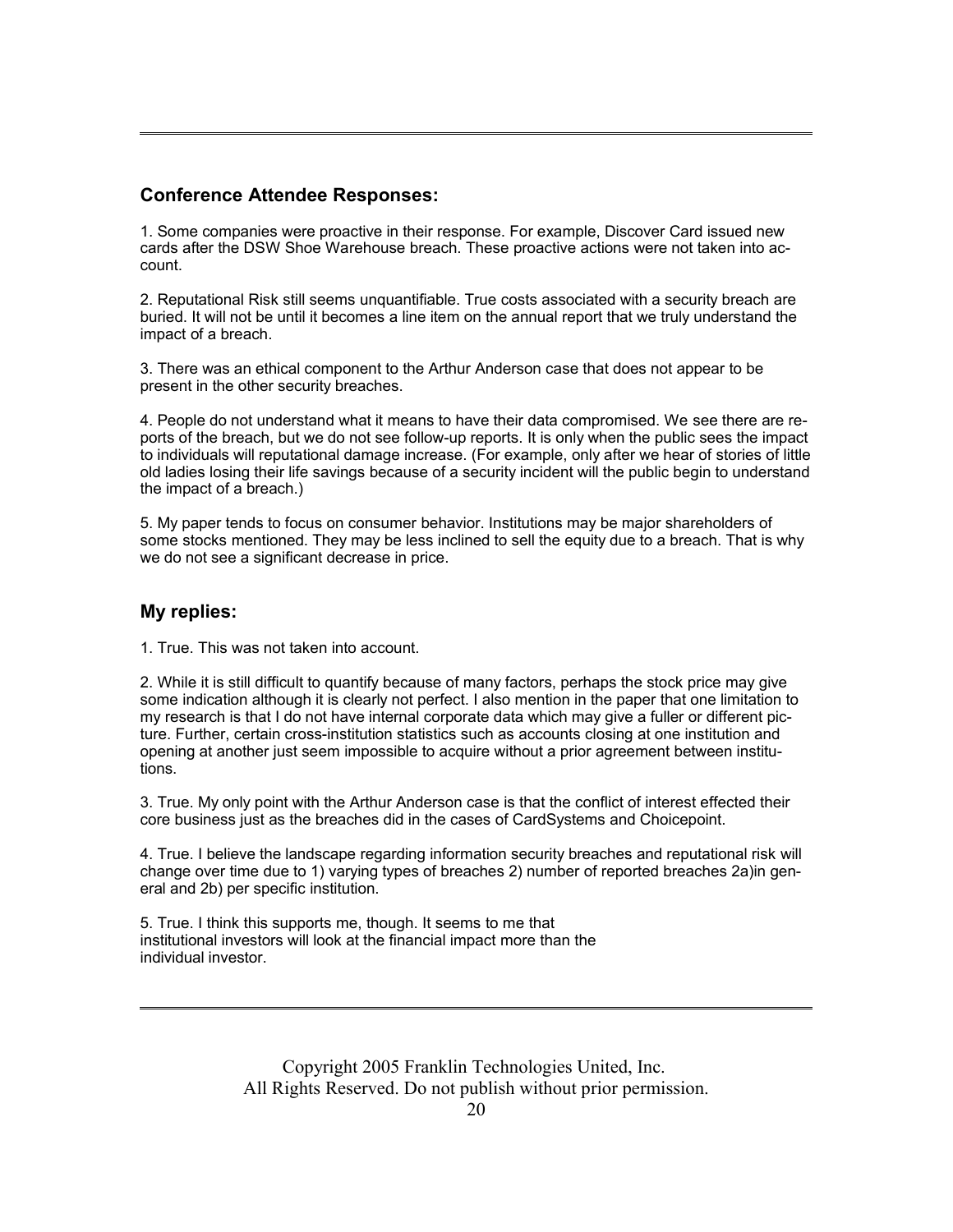#### **Biography of Kenneth F. Belva**:

Kenneth F. Belva is currently employed at Credit Industriel et Commercial (New York) as their Information Security officer where he reports directly to the Senior Vice President and Deputy General Manager. He is currently on the Board of Directors for the New York Metro Chapter of the Information Systems Security Association. He has presented on topics such a patch management as well as moderated a panel discussion on corporate governance. He taught as an Adjunct Professor in the Business Computer Systems Department at the State University of New York at Farmingdale. Mr. Belva is credited by Microsoft and IBM for discovering vulnerabilities in their software. He is the author of the chapter "Encryption in XML" in *Hackproofing XML* published by Syngress. Mr. Belva holds the Certified Information Systems Security Professional (CISSP), Certified Ethical Hacker (CEH) certifications and has passed the Certified Information Security Manager (CISM) exam.

\*\*\* Mr. Belva would like to thank Sam H. DeKay for the recommendation to speak at the FiTech Summit where this paper was delivered. He would also like to thank Patrick Leahy for the Bloomberg charts, his good spirits and his market wisdom.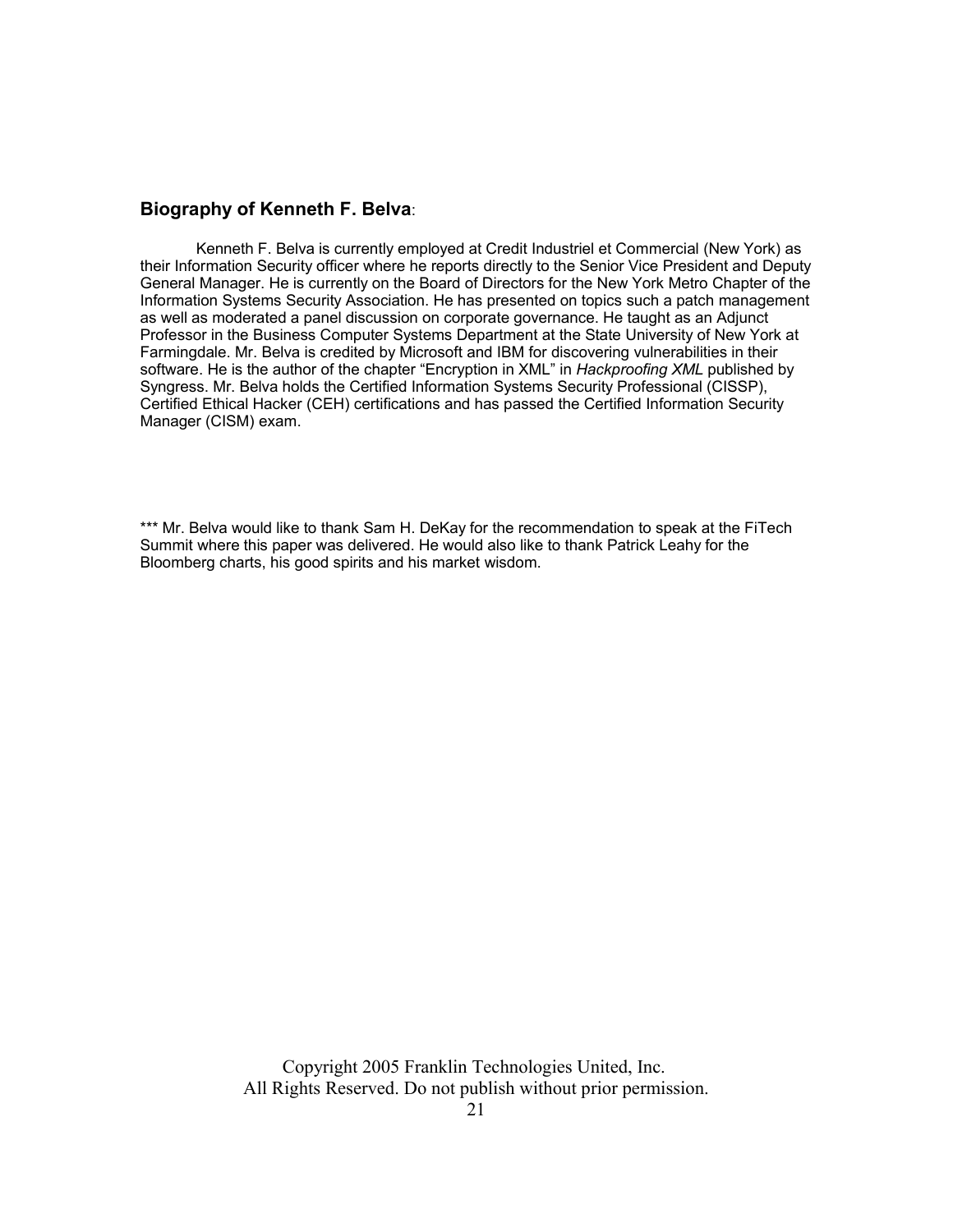#### **References:**

- [1] Bank security breach may be biggest yet http://money.cnn.com/2005/05/23/news/fortune500/bank\_info/
- [2] Citigroup Blames UPS For Customer Data Loss http://www.forbes.com/facesinthenews/2005/06/06/0606autofacescan09.html
- [3] Citigroup, Bank of America on deck http://www.marketwatch.com/news/yhoo/story.asp?source=blq/yhoo&siteid=yhoo&dist=yh oo&guid=%7B9F9338F5%2D5D08%2D4BB9%2D8921%2D6821ADA2FAA3%7D
- [4] BofA, Wachovia named in lawsuit http://biz.yahoo.com/bizj/050623/1123999.html?.v=1
- [5] MasterCard: 40M Credit Card Accounts Exposed http://www.internetnews.com/security/article.php/3513866
- [6] ChoicePoint to Exit Non-FCRA, Consumer-Sensitive Data Markets; Shift Business Focus to Areas Directly Benefiting Society and Consumers  **http://www.choicepoint.net/85256B350053E646/0/61E8CEB66AAA285485256FBA004 13724?Open**
- [7] Visa cuts CardSystems over security breach http://www.theregister.co.uk/2005/07/19/cardsystems/
- [8] Wendy's 2Q Sales Hurt by Finger Hoax http://biz.yahoo.com/ap/050707/wendy\_s\_sales.html?.v=7
- [9] The CardSystems blame game http://www.securityfocus.com/print/columnists/344
- [10] Banks Notify Customers of Data Theft http://abcnews.go.com/Business/wireStory?id=783320
- [11] U.S.: CitiFinancial Statement on Lost Data Tapes http://www.citigroup.com/citigroup/press/2005/050602e.htm
- [12] Statement on Lost Data Tapes Employee Letter http://www.timewarner.com/corp/newsroom/employee\_data\_tapes/employee\_letter.html
- [13] Statement on Lost Data Tapes Q & A http://www.timewarner.com/corp/newsroom/employee\_data\_tapes/faq.html
- [14] Polo Ralph Lauren Customers' Data Stolen http://sfgate.com/cgi-bin/article.cgi?f=/n/a/2005/04/14/financial/f064639D31.DTL
- [15] (DSW Press release on stolen information) http://www.dswshoe.com/ccpressrelease/pr/ (March) http://www.dswshoe.com/ccpressrelease/pr/CCAprilUpdate.html (April) http://www.dswshoe.com/credit\_card\_faq.jsp (April)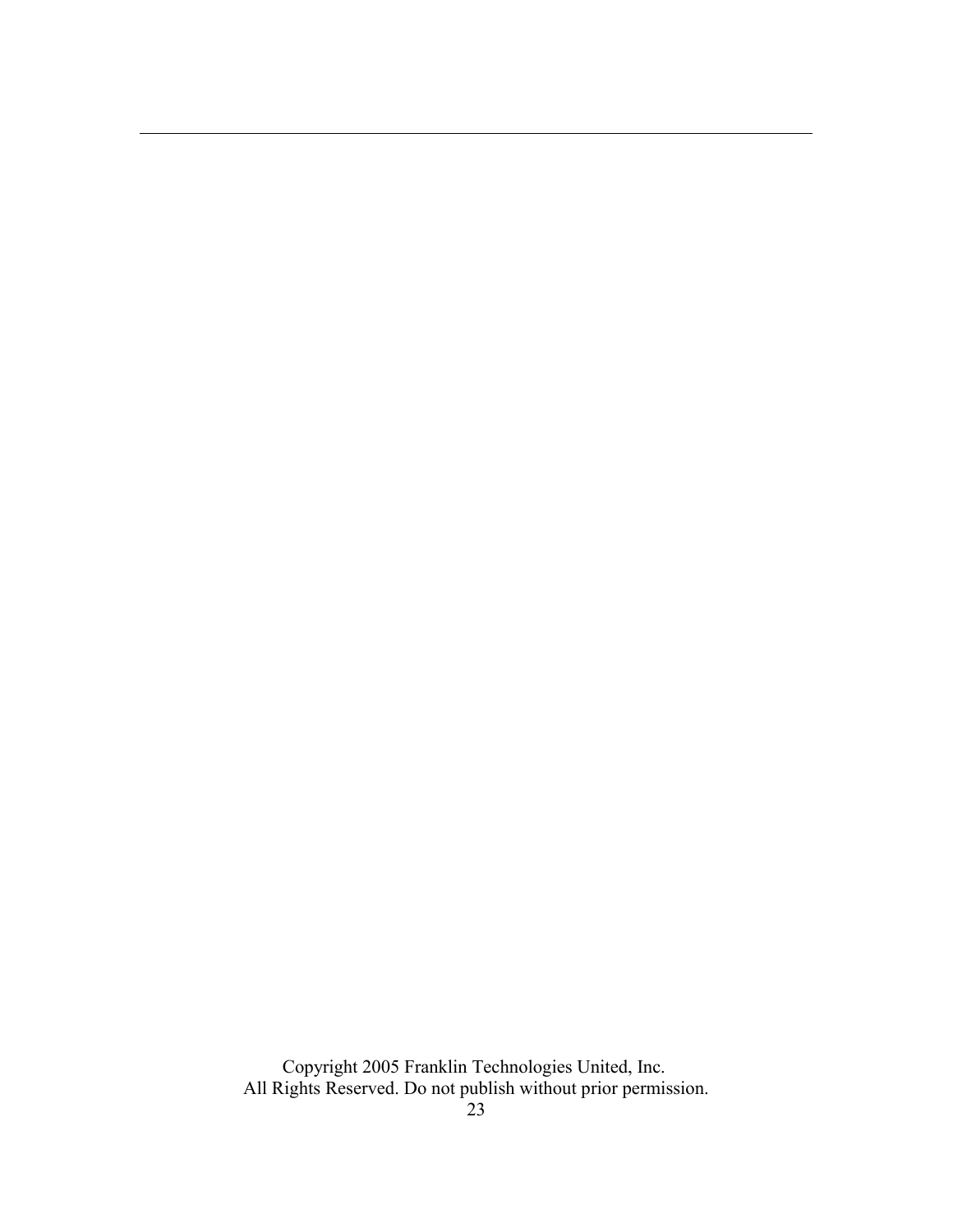# Polo Ralph Lauren - Specific

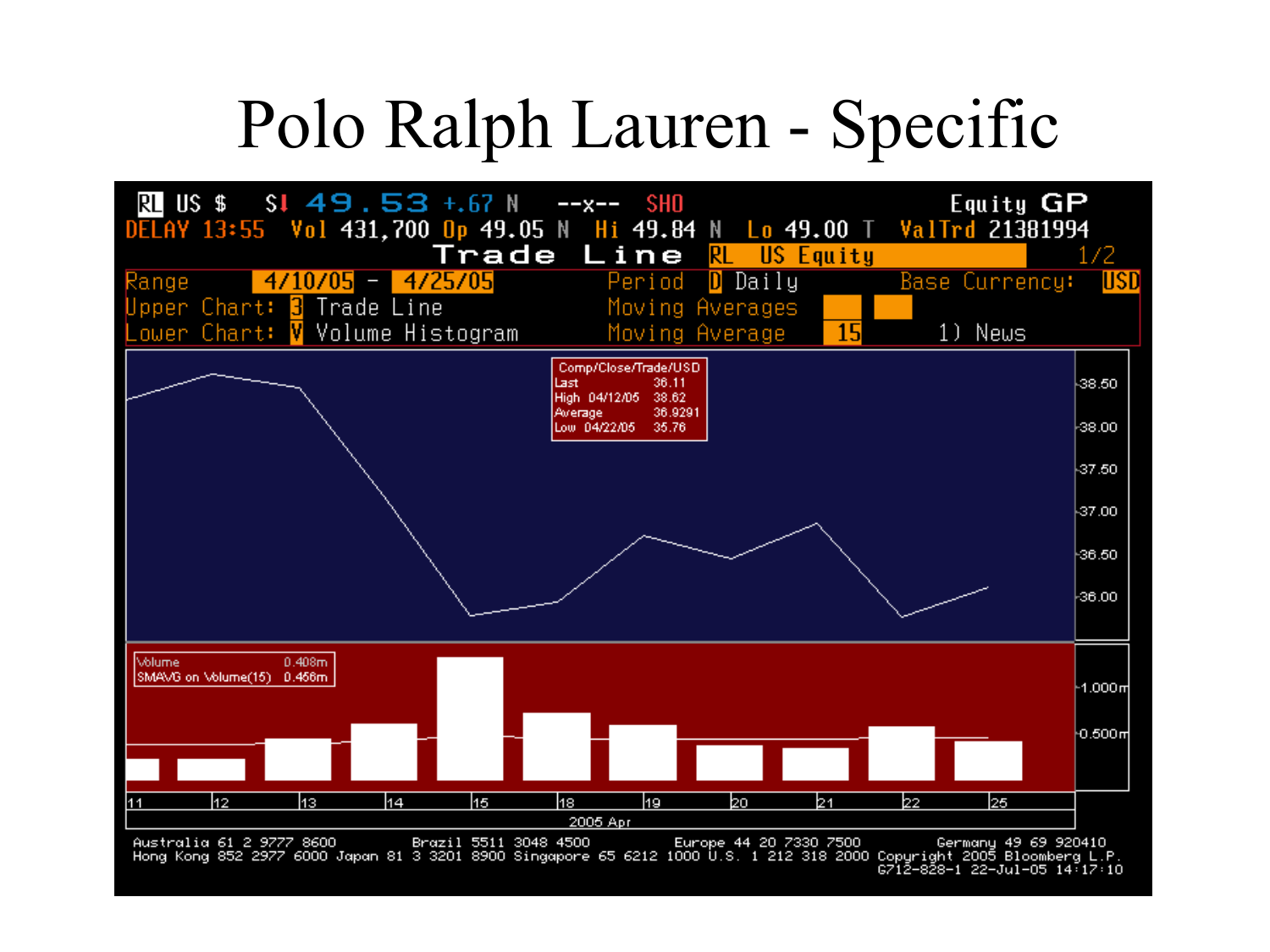### DWS Show Warehouse (Retail Ventures Inc.) - Specific

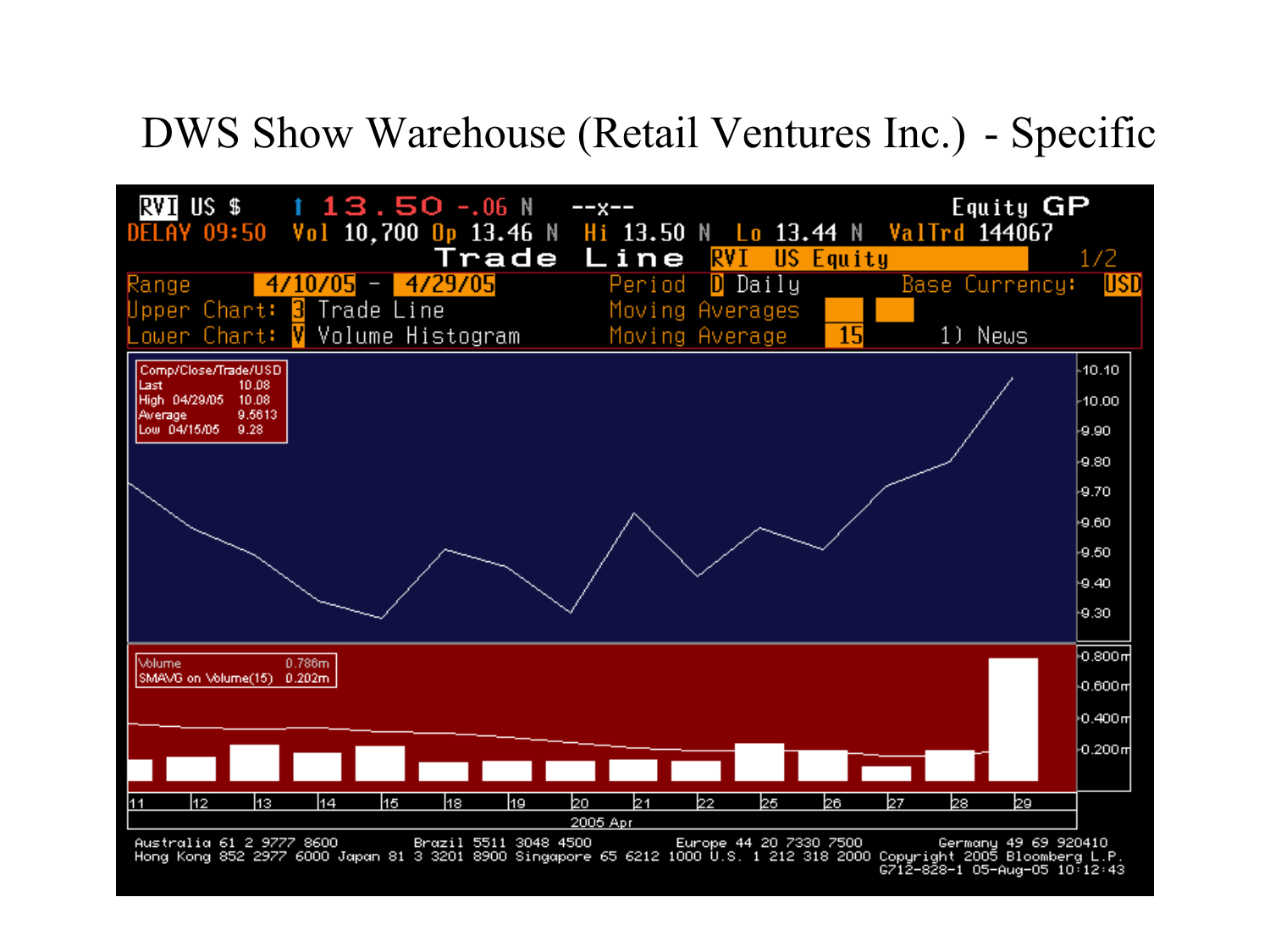# UPS - Specific

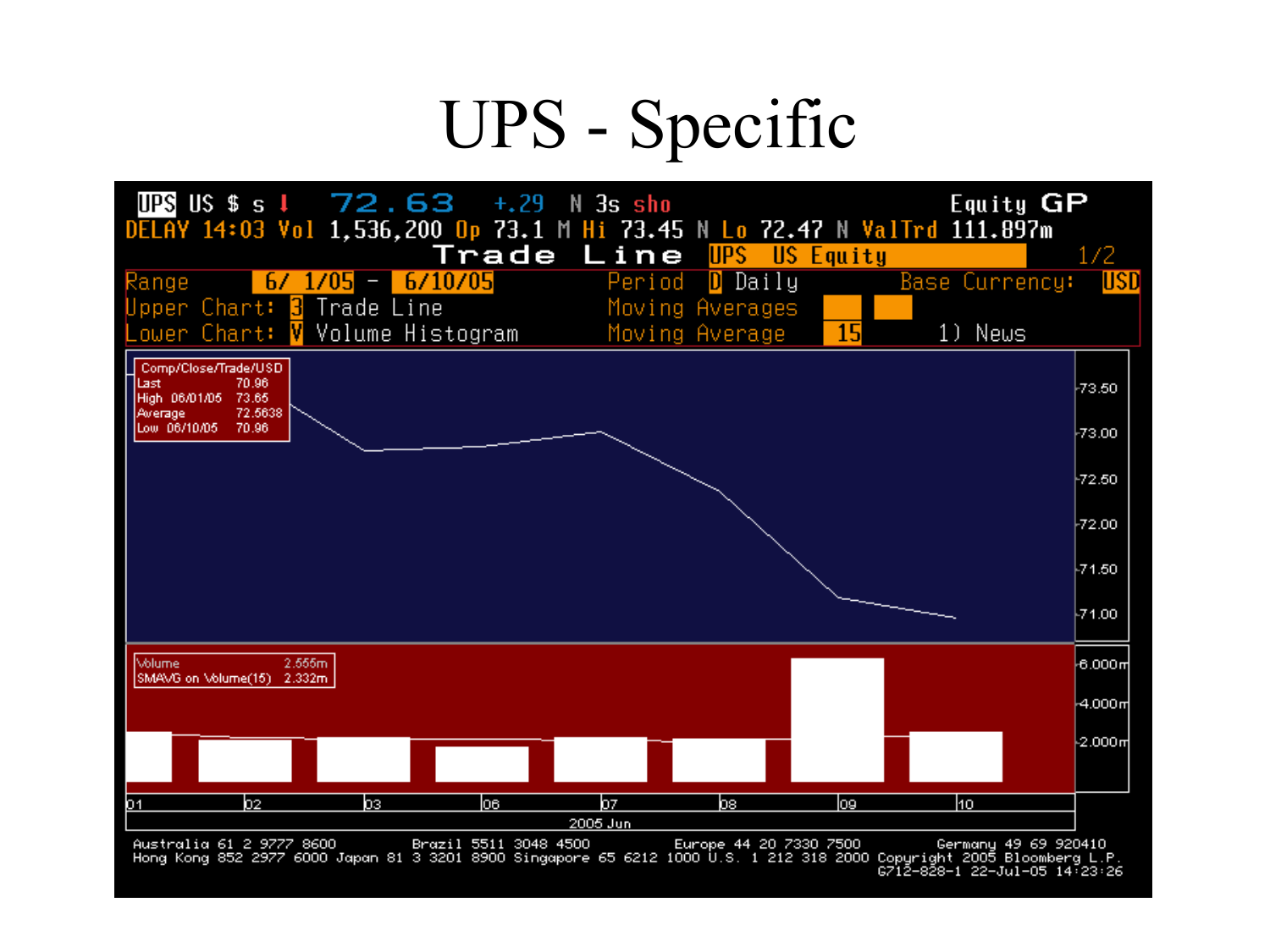# Citigroup - Specific

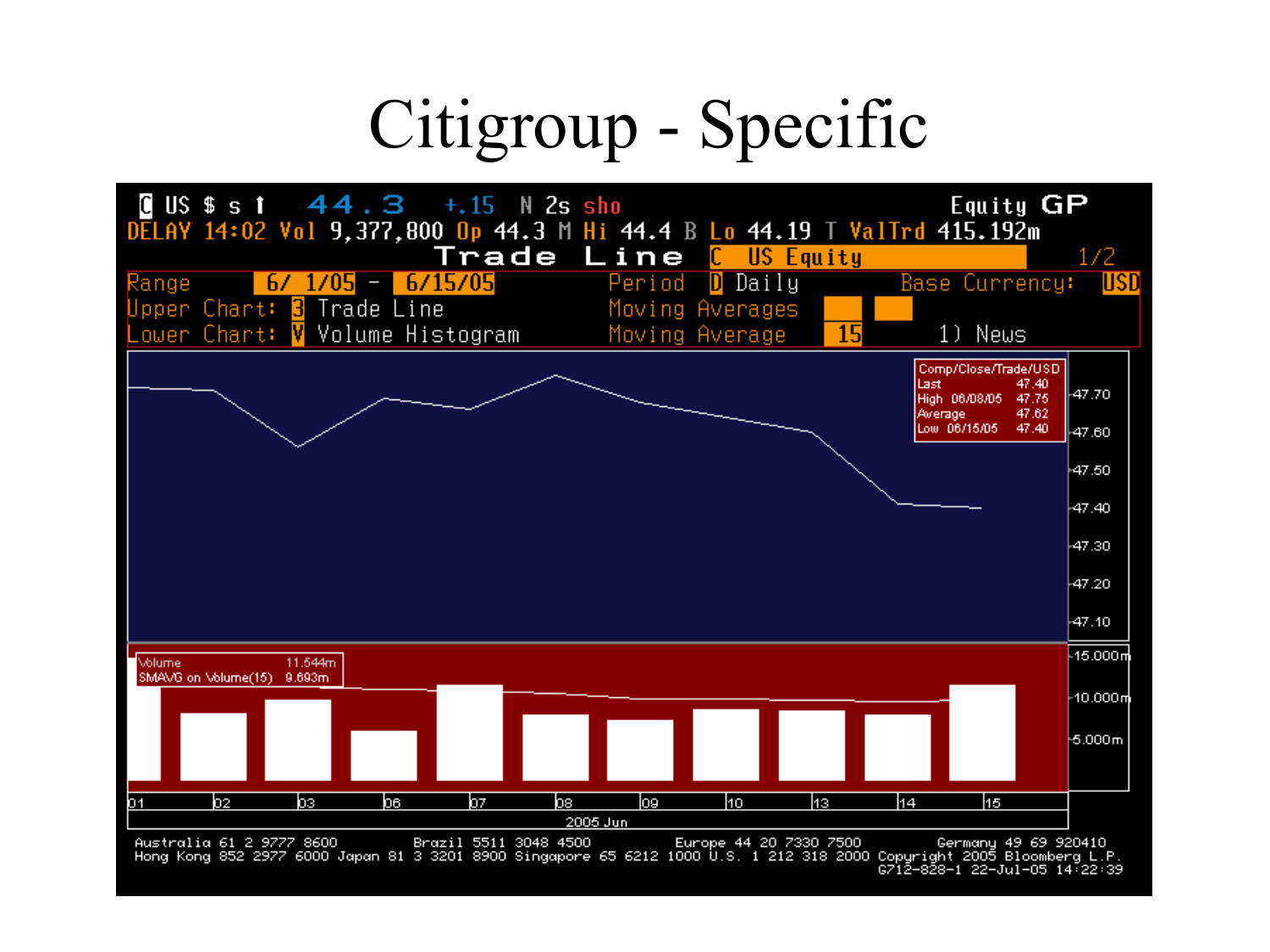### Bank of America - Specific

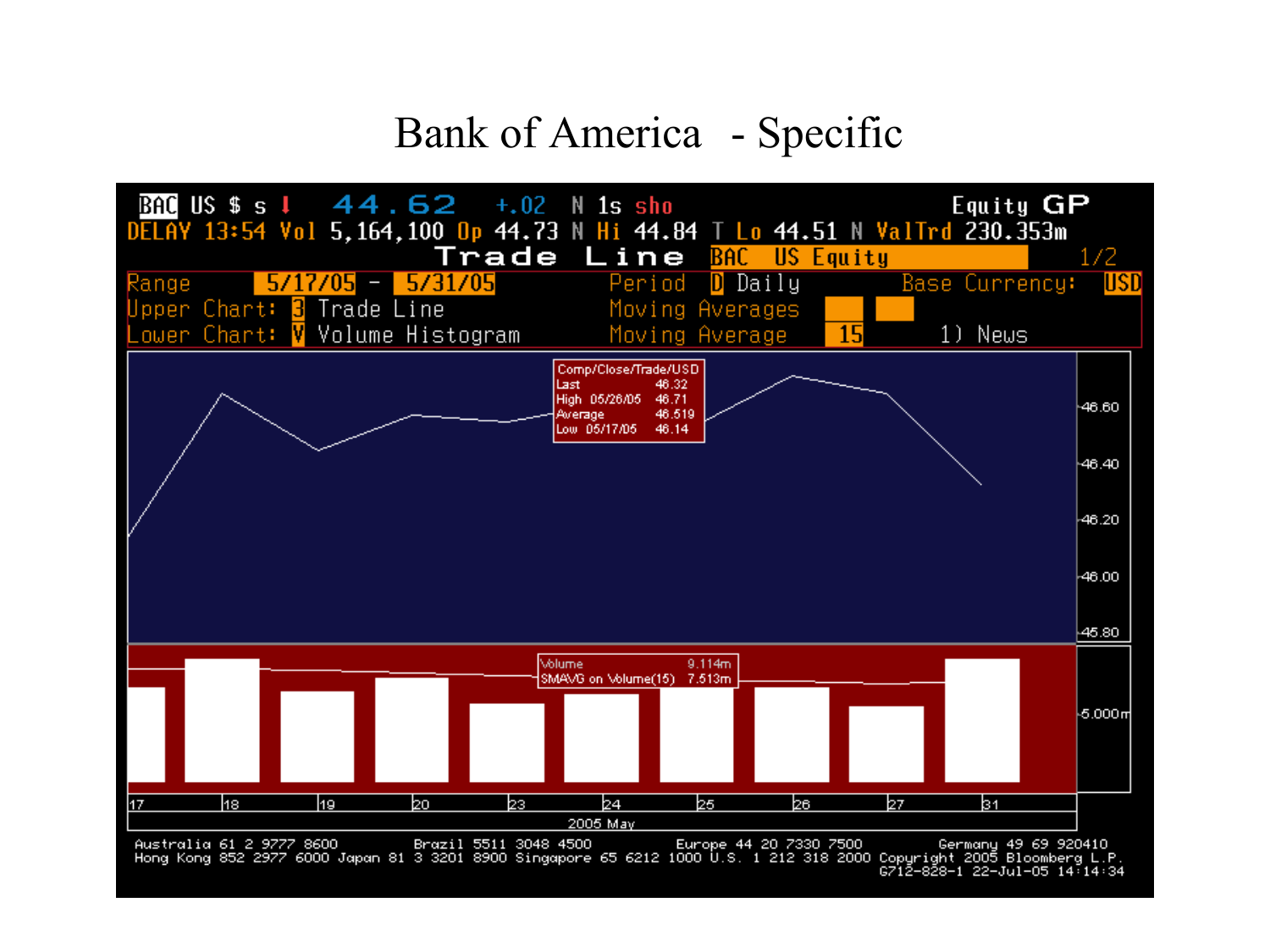## Wachovia - Specific

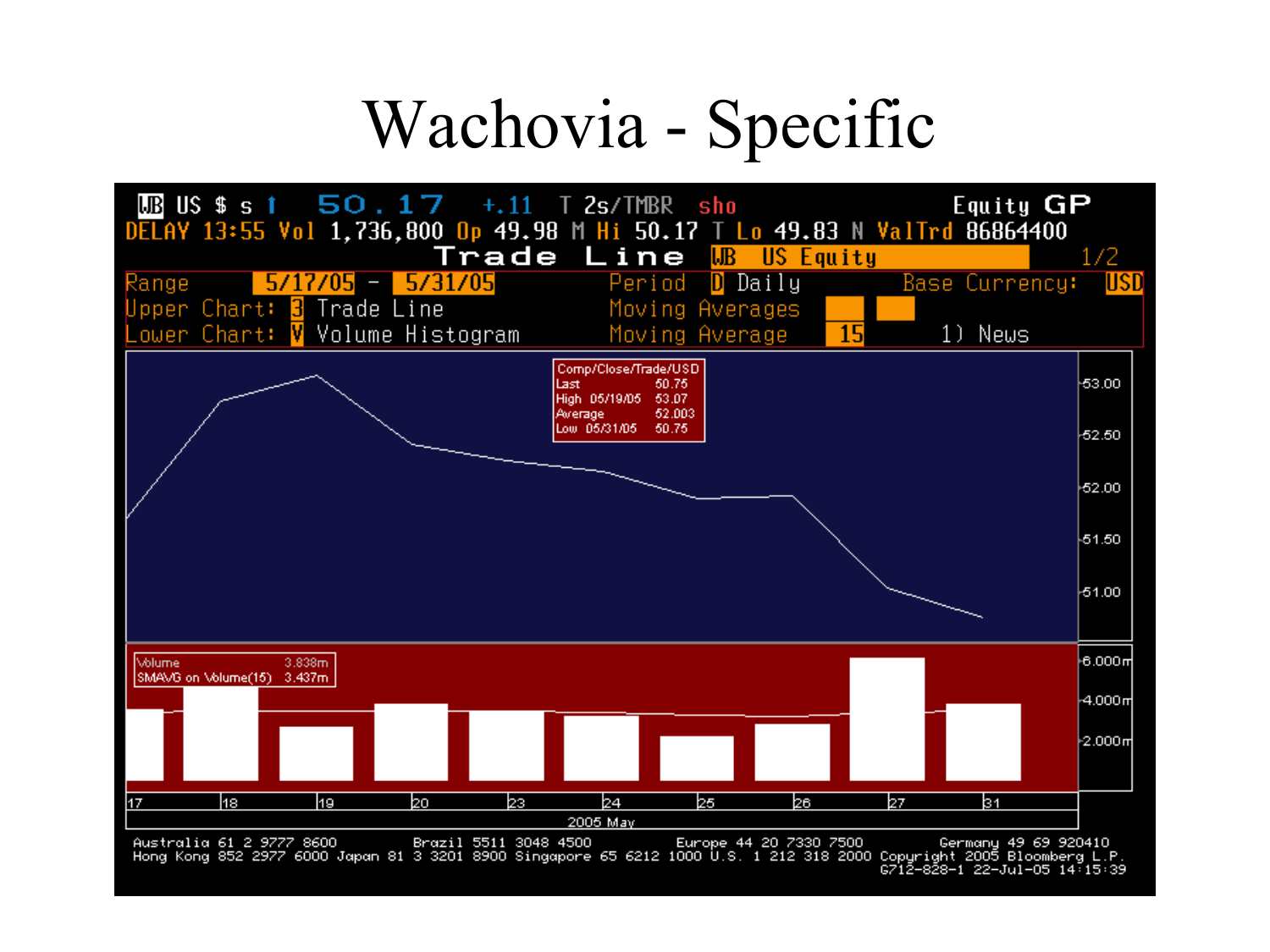## Choice Point - Specific

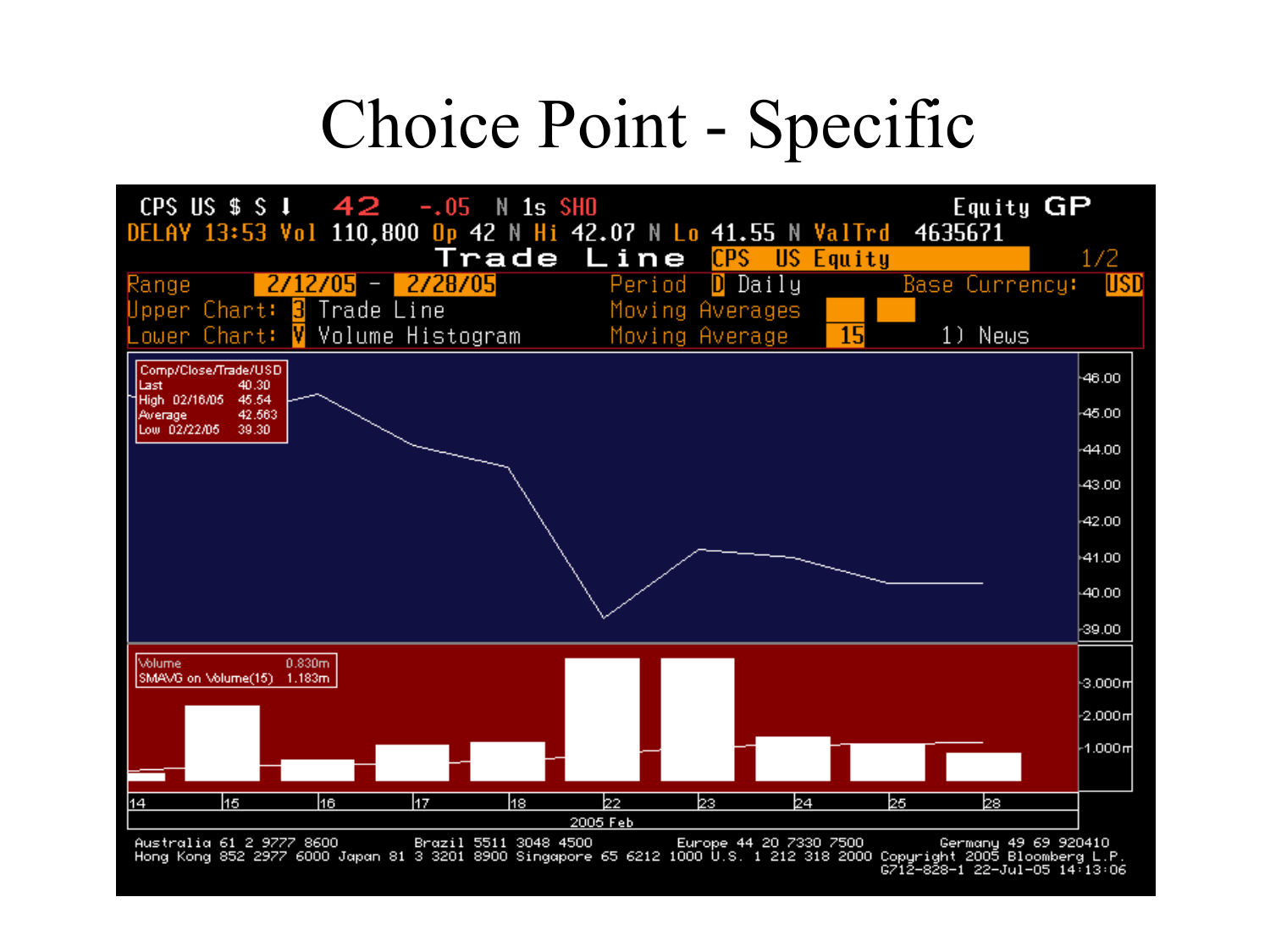## Time Warner - Specific

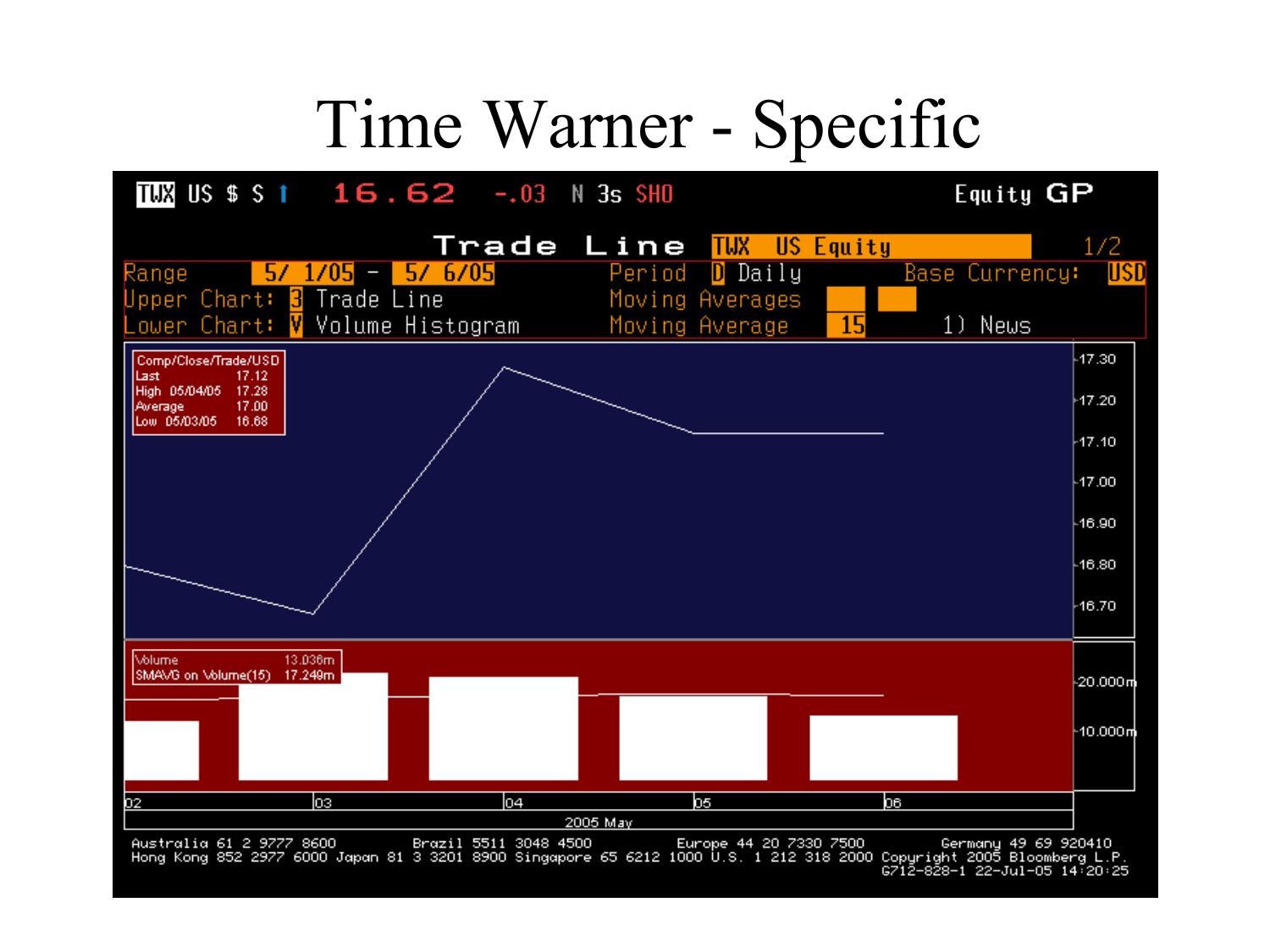# Polo Ralph Lauren - Trend

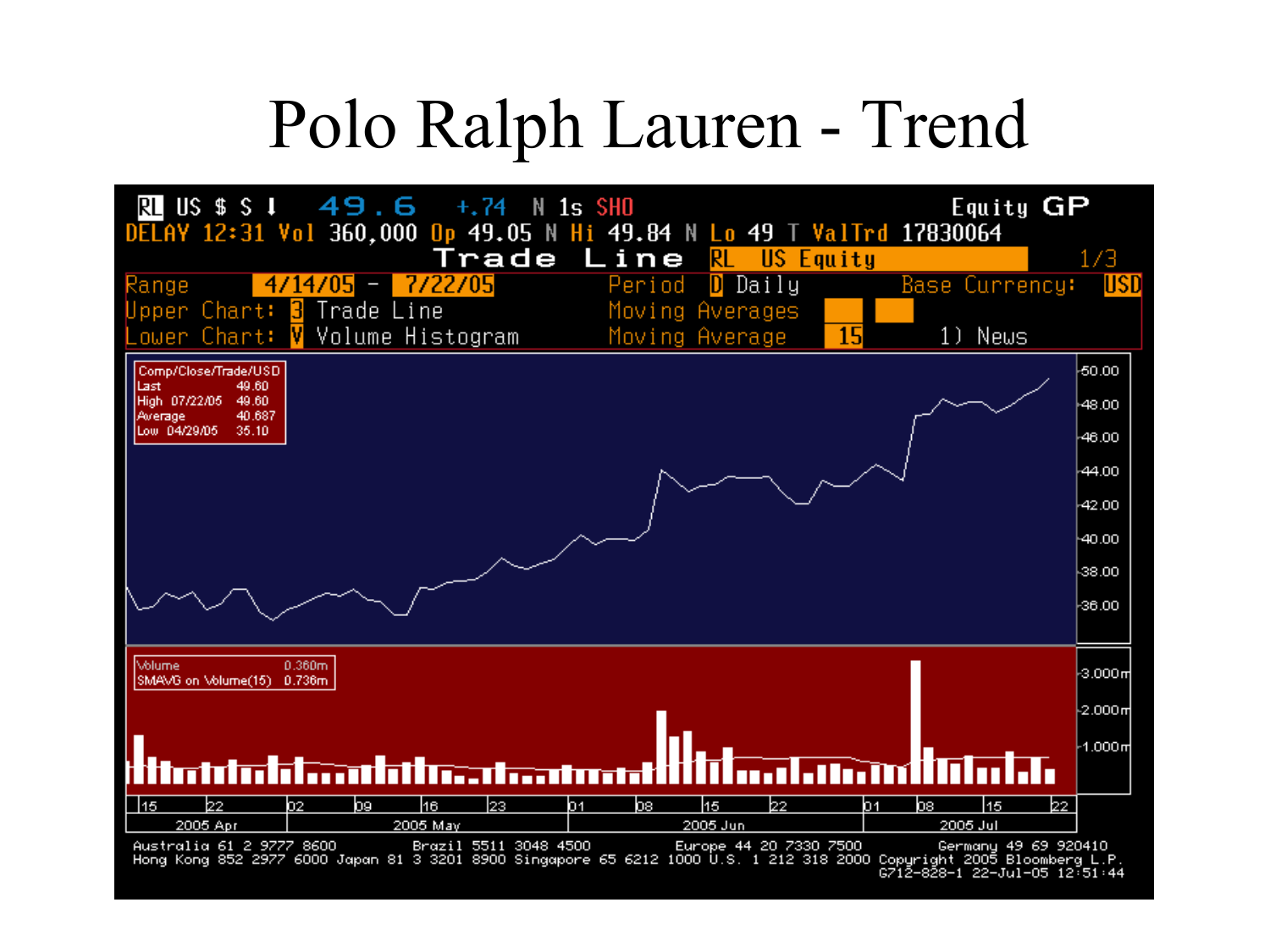### DWS Show Warehouse (Retail Ventures Inc.) - Trend

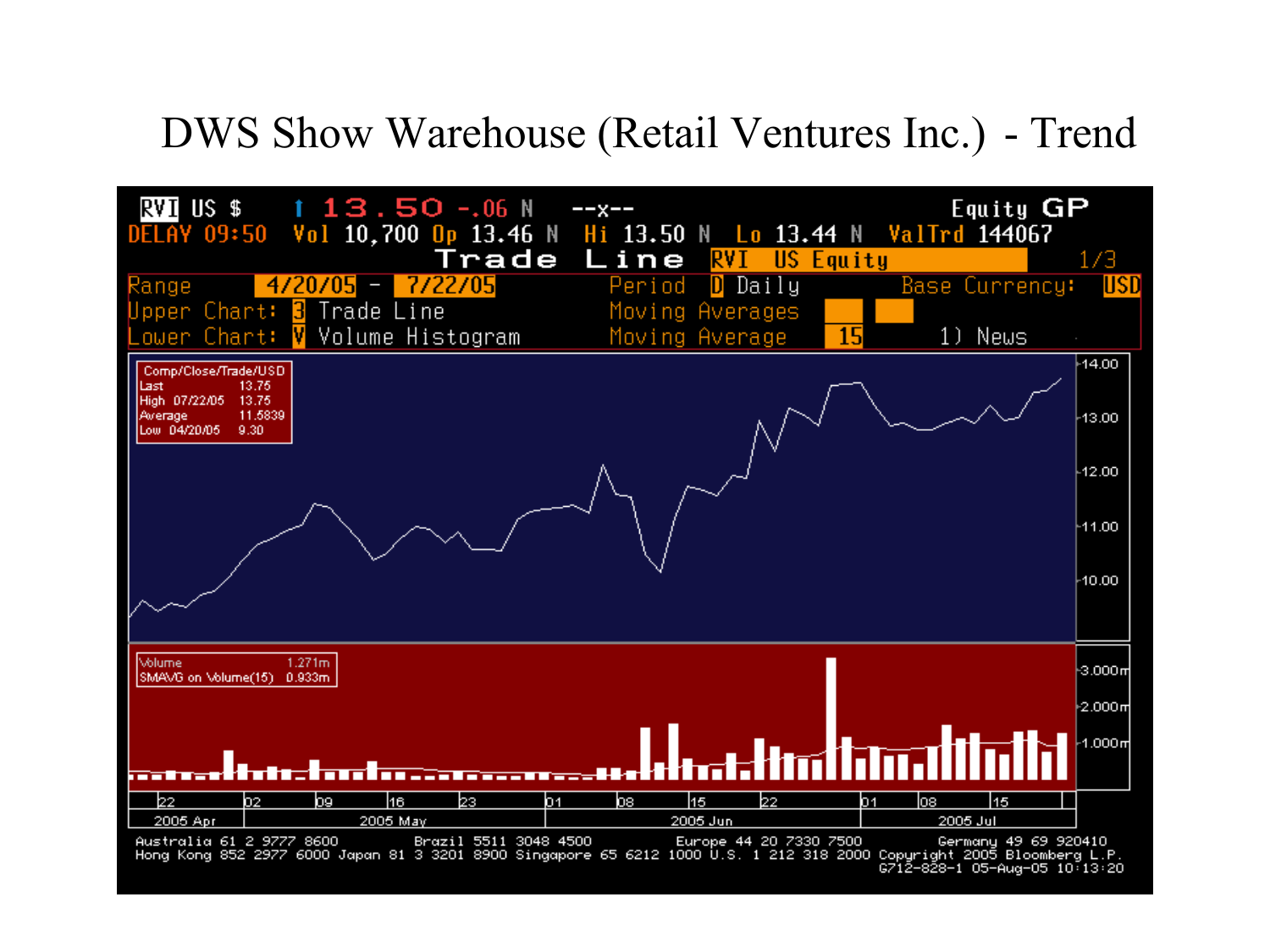# Citigroup - Trend

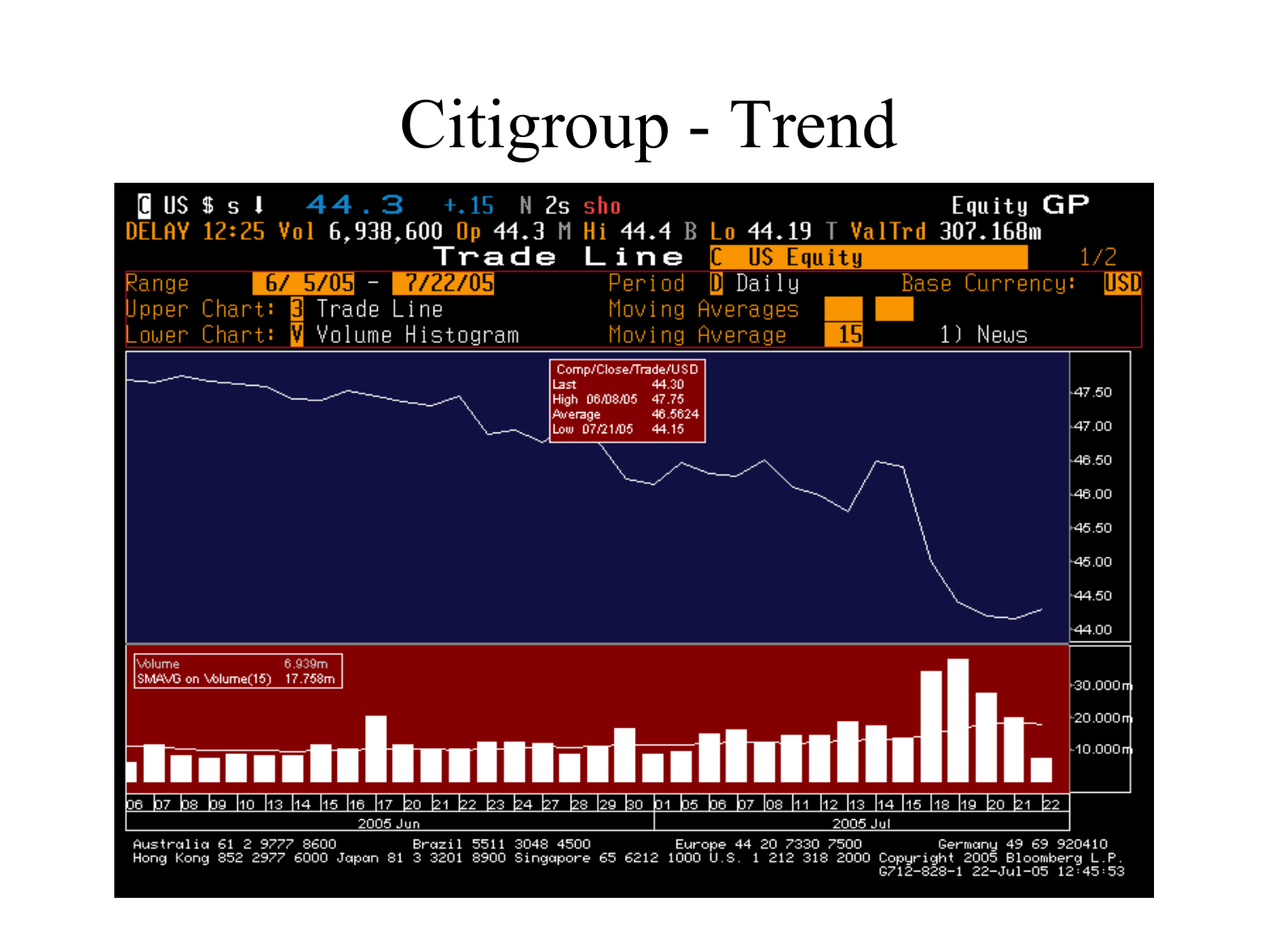### Bank of America - Trend

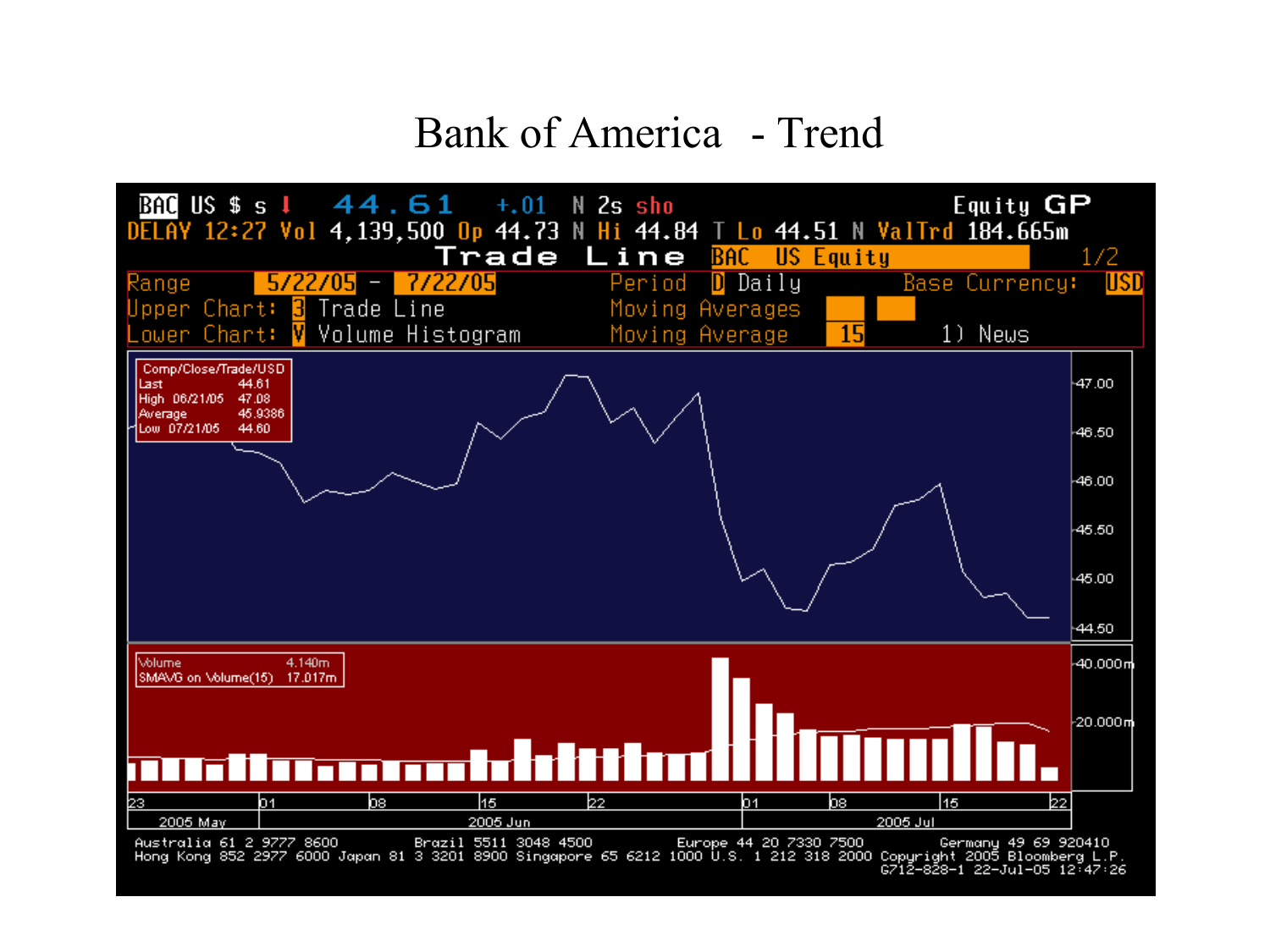## Wachovia - Trend

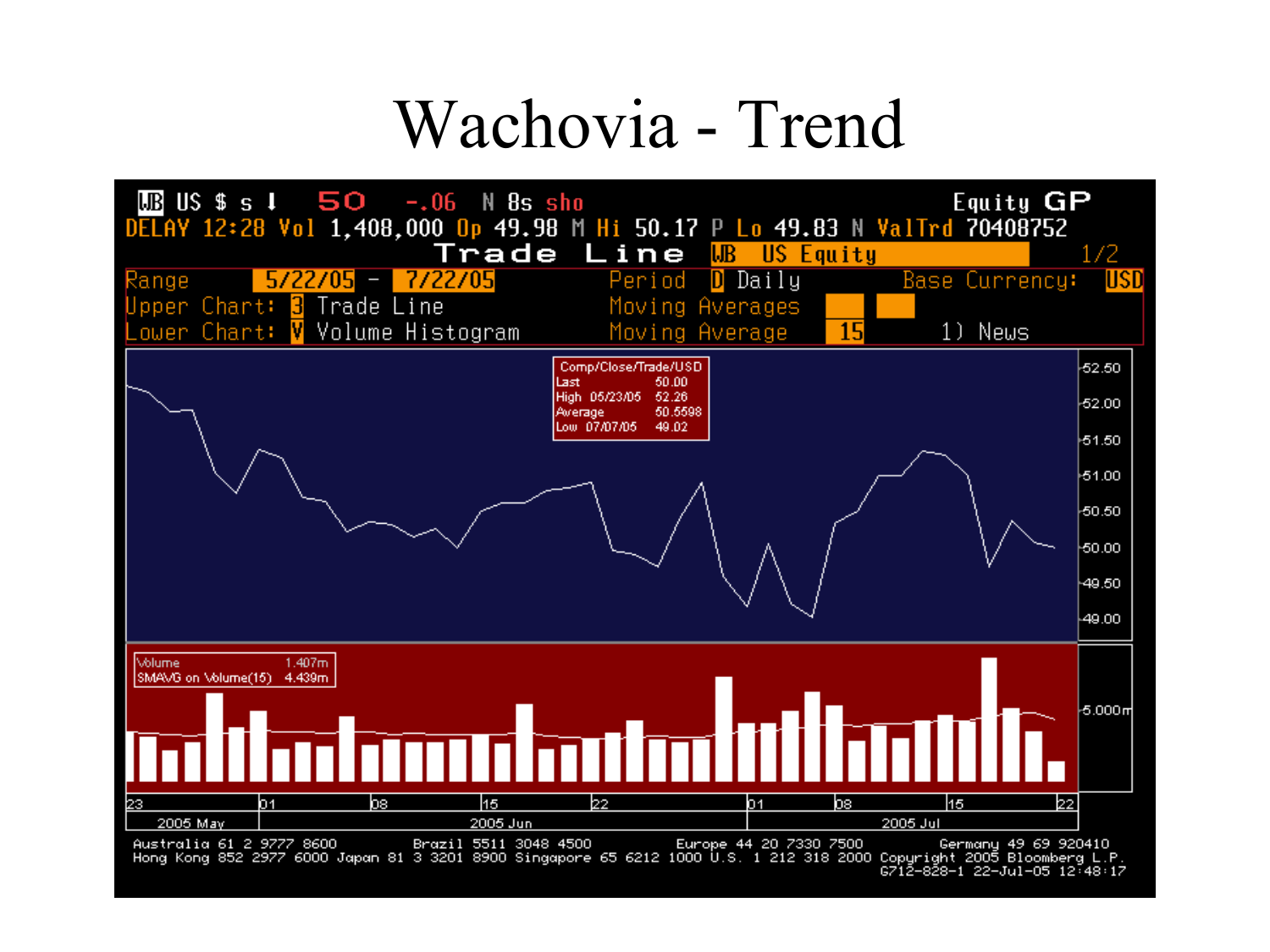## Choice Point - Trend

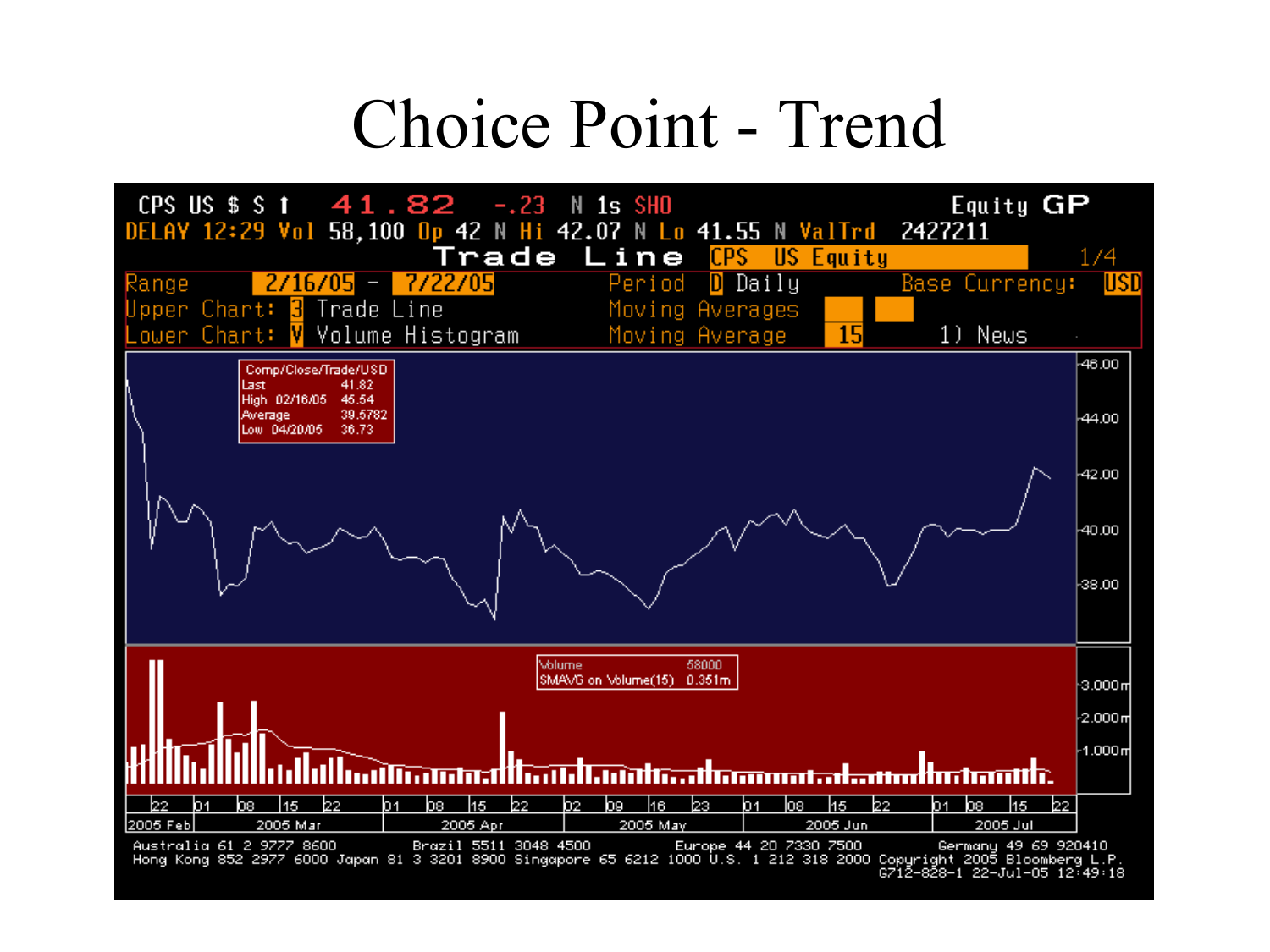# UPS - Trend